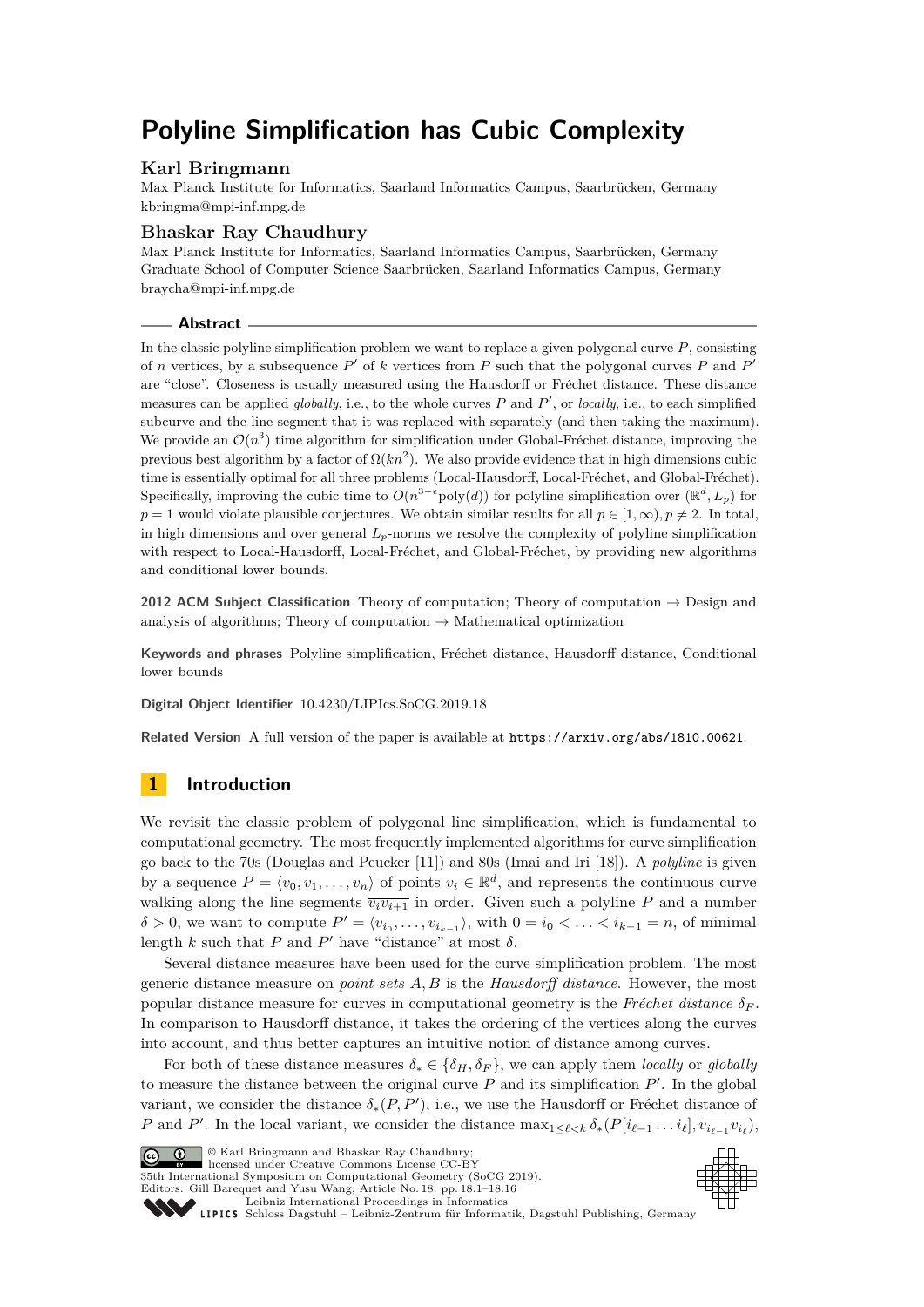#### **18:2 Polyline Simplification has Cubic Complexity**

i.e., for each simplified subcurve  $P[i_{\ell-1} \ldots i_{\ell}]$  of P we compute the distance to the line segment  $\overline{v_{i_{\ell-1}}v_{i_{\ell}}}$  that we simplified the subcurve to, and we take the maximum over these distances. This gives rise to four problem variants, depending on the distance measure: Local-Hausdorff, Local-Fréchet, Global-Hausdorff, and Global-Fréchet.

Among the variants, Global-Hausdorff is unreasonable as it does not take the ordering of vertices of the curve into account and it was recently shown that curve simplification under Global-Hausdorff is NP-hard [\[20\]](#page-15-3). Hence, we do not consider this measure in this paper.

The classic  $\hat{\mathcal{O}}(n^3)^1$  $\hat{\mathcal{O}}(n^3)^1$  time algorithm by Imai and Iri [\[18\]](#page-15-1) was designed for Local-Hausdorff simplification. By changing the distance computation in this algorithm for the Fréchet distance, one can obtain an  $\hat{\mathcal{O}}(n^3)$ -time algorithm for Local-Fréchet [\[15\]](#page-15-4). There are improvements for Local-Hausdorff simplification in small dimension *d* [\[19,](#page-15-5) [8,](#page-15-6) [6\]](#page-15-7); the fastest running times are  $2^{O(d)}n^2$  for *L*<sub>1</sub>-norm,  $\hat{O}(n^2)$  for *L*<sub>∞</sub>-norm, and  $\hat{O}(n^{3-\Omega(1/d)})$  for *L*<sub>2</sub>-norm [\[6\]](#page-15-7).

The remaining variant, Global-Fréchet, has only been studied very recently [\[20\]](#page-15-3), although it is a reasonable measure: The Local constraints (i.e., matching each  $v_{i_{\ell}}$  to itself) are not necessary to enforce ordering along the curve, since Fréchet distance already takes the ordering of the vertices into account – in contrast to Hausdorff distance. Van Kreveld et al. [\[20\]](#page-15-3) presented an  $\hat{\mathcal{O}}(k^* \cdot n^5)$  time algorithm for Global-Fréchet simplification where  $k^*$  is the size of the optimal simplification.

## **1.1 Contribution 1: Algorithm for Global-Fréchet simplification**

One could get the impression that Global-Fréchet simplification is a well-motivated, but computationally expensive curve simplification problem, in comparison to the local variants. We show that the latter intuition is wrong, by designing an  $\hat{\mathcal{O}}(n^3)$ -time algorithm for Global-Fréchet simplification improving the previously best  $\hat{\mathcal{O}}(k^* \cdot n^5)$ -time algorithm [\[20\]](#page-15-3).

<span id="page-1-2"></span>**Theorem 1** (Section [3\)](#page-4-0). *Global-Fréchet simplification can be solved in time*  $\hat{\mathcal{O}}(n^3)$ .

This shows that all three problem variants (Local-Hausdorff, Local-Fréchet, and Global-Fréchet) can be solved in time  $\hat{\mathcal{O}}(n^3)$ , and thus the choice of which problem variant to apply should not be made for computational reasons, at least in high dimensions.

## **1.2 Contribution 2: Conditional lower bound**

Since all three variants can be solved in time  $\hat{\mathcal{O}}(n^3)$ , the question arises whether any of them can be solved in time  $\hat{\mathcal{O}}(n^{3-\epsilon})$ . Tools to (conditionally) rule out such algorithms have been developed in recent years in the area of *fine-grained complexity*, see, e.g., the survey [\[21\]](#page-15-8). One of the most widely used fine-grained hypotheses is the following.

*k***-OV Hypothesis.** *Problem:* Given sets  $A_1, \ldots, A_k \subseteq \{0,1\}^d$  of size *n*, determine whether there exist vectors  $a_1 \in A_1, \ldots, a_k \in A_k$  that are orthogonal, i.e., for each dimension  $j \in [d]$ there is an  $i \in [k]$  with  $a_i[j] = 0$ .

*Hypothesis:* For any  $k \geq 2$  and  $\varepsilon > 0$  the problem is not in time  $\hat{\mathcal{O}}(n^{k-\varepsilon})$ .

Naively, *k*-OV can be solved in time  $\hat{\mathcal{O}}(n^k)$ , and the hypothesis asserts that no polynomial improvement is possible, at least not with polynomial dependence on *d*. Buchin et al. [\[7\]](#page-15-9) used the [2](#page-1-1)-OV hypothesis to rule out  $\hat{\mathcal{O}}(n^{2-\epsilon})$ -time algorithms for Local-Hausdorff<sup>2</sup> in the

<span id="page-1-0"></span><sup>&</sup>lt;sup>1</sup> In  $\hat{O}$ -notation we *hide any polynomial factors in d*, but we make exponential factors in *d* explicit.

<span id="page-1-1"></span><sup>&</sup>lt;sup>2</sup> Their proof can be adapted to also work for Local-Fréchet and Global-Fréchet.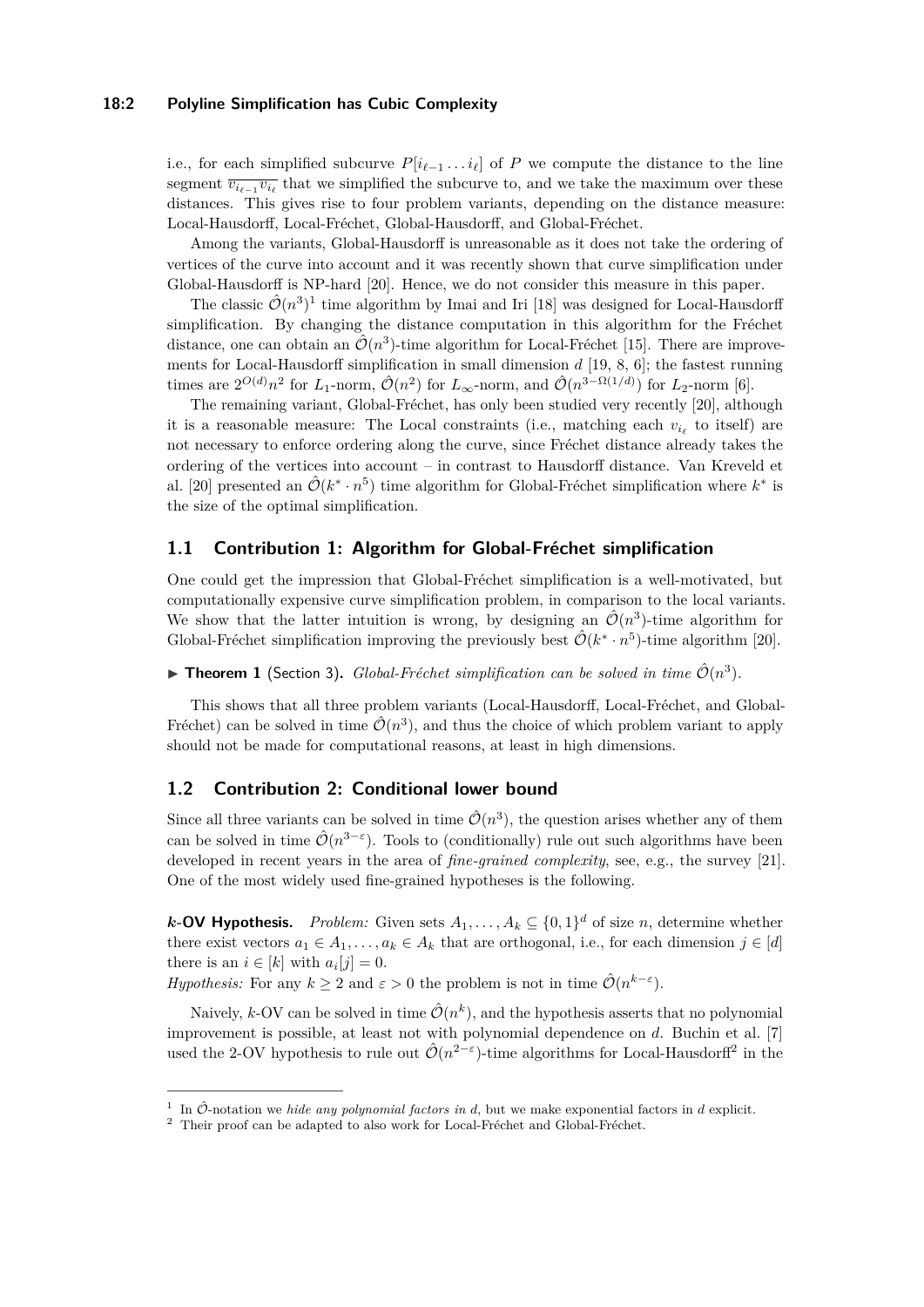#### **K. Bringmann and B. R. Chaudhury 18:3** 18:3

 $L_1, L_2$ , and  $L_{\infty}$  norm. This yields a tight bound (in  $\hat{\mathcal{O}}$  sense) for  $L_{\infty}$ , since an  $\hat{\mathcal{O}}(n^2)$ -time algorithm is known [\[6\]](#page-15-7). However, for all other  $L_p$ -norms  $(p \in [1,\infty))$ , the question remained open whether  $\hat{\mathcal{O}}(n^{3-\epsilon})$ -time algorithms exist. To answer this question, one could try to generalize the conditional lower bound by Buchin et al. [\[7\]](#page-15-9) to start from 3-OV. However, curve simplification problems seem to have the wrong "quantifier structure" for such a reduction (we will make this clearer when we give a brief overview of the reduction.) For similar reasons, Abboud et al. [\[2\]](#page-14-0) introduced the Hitting Set Hypothesis, in which they essentially consider a variant of 2-OV where we have a universal quantifier over the first set of vectors and an existential quantifier over the second one (∀∃-OV). From their hypothesis, however, it is not known how to prove higher lower bounds than quadratic. We therefore consider the following natural extension of their hypothesis. This problem was studied in a more general context by Gao et al. [\[14\]](#page-15-10).

**∀∀∃-OV Hypothesis.** *Problem:* Given sets *A, B, C* ⊆ {0*,* 1} *<sup>d</sup>* of size *n*, determine whether for all  $a \in A, b \in B$  there is  $c \in C$  such that  $a, b, c$ , are orthogonal, i.e.,  $\sum$  $\ell \in [d]$  $a[\ell]b[\ell]c[\ell] = 0.$ 

*Hypothesis:* For any  $\varepsilon > 0$  the problem is not in time  $\hat{\mathcal{O}}(n^{3-\varepsilon})$ .

No algorithm violating this hypothesis is known, and even for much stronger hypotheses on variants of *k*-OV and Satisfiability no such algorithms are known, see Section 5 in the full version for details. This shows that the hypothesis is plausible, in addition to being a natural generalization of the hypothesis of Abboud et al. [\[2\]](#page-14-0).

We now give an brief overview of an ∀∀∃-OV-based lower bound for curve simplification. Given a  $\forall \forall \exists$ -OV instance on vectors  $A, B, C \subseteq \{0,1\}^d$ , we construct corresponding point sets  $\tilde{A}, \tilde{B} \subset \mathbb{R}^{d'}$  (for some  $d' = O(d)$ ), forming two clusters that are very far apart from each other. We add a start- and an endpoint, which can be chosen far away from these clusters (in a new direction). Near the midpoint between  $\tilde{A}$  and  $\tilde{B}$ , another set of points  $\tilde{C}$  is constructed. The final curve then starts in the startpoint, walks through all points in  $\tilde{A}$ , then through all points in  $\tilde{C}$ , then through all points in  $\tilde{B}$ , and ends in the endpoint. Choosing a size-4 simplification implements an existential quantifier over  $a \in A, b \in B$ . The constraints that all  $\tilde{c} \in \tilde{C}$  are close to the line segment from  $\tilde{a}$  to  $\tilde{b}$  implements a universal quantifier over *c* ∈ *C*. Naturally, we want the distance from  $\tilde{c}$  to the line segment  $\overline{a}\overline{b}$  to be large if *a, b, c* are orthogonal, and to be small otherwise. This simulates the negation of ∀∀∃-OV, so any curve simplification algorithm can be turned into an algorithm for ∀∀∃-OV.

▶ **Theorem 2** (Section [4\)](#page-9-0). *Over*  $(\mathbb{R}^d, L_p)$  *for any*  $p \in [1, \infty)$  *with*  $p \neq 2$ *, Local-Hausdorff, Local-Fréchet, and Global-Fréchet simplification have no*  $\hat{\mathcal{O}}(n^{3-\epsilon})$ -time algorithm for any *ε >* 0*, unless the* ∀∀∃-OV *Hypothesis fails. This holds even for the problem of deciding whether the optimal simplification has size*  $\leq 4$  *or*  $\geq 5$ *.* 

In particular, this rules out improving the  $2^{O(d)}n^2$ -time algorithm for Local-Hausdorff over  $L_1$  [\[6\]](#page-15-7) to a polynomial dependence on d. Note that the theorem statement excludes two interesting values for *p*, namely  $\infty$  and 2. For  $p = \infty$ , an  $\hat{\mathcal{O}}(n^2)$ -time algorithm is known for Local-Hausdorff [\[6\]](#page-15-7), so proving the above theorem also for  $p = \infty$  would immediately yield an algorithm breaking the ∀∀∃-OV Hypothesis.

For  $p = 2$ , we do not have such a strong reason why it is excluded, however, we now argue that at least a significantly different proof would be necessary in this case. We want the points  $\tilde{C}$  to lie in the middle between  $\tilde{A}$  and  $\tilde{B}$ , which essentially means that we want to consider the distance from  $(\tilde{a} + \tilde{b})/2$  to  $\tilde{c}$ . Now consider just a single dimension of  $\forall \forall \exists$ -OV. Then our task boils down to constructing points  $a_0, a_1$  and  $b_0, b_1$  and  $c_0, c_1$ , corresponding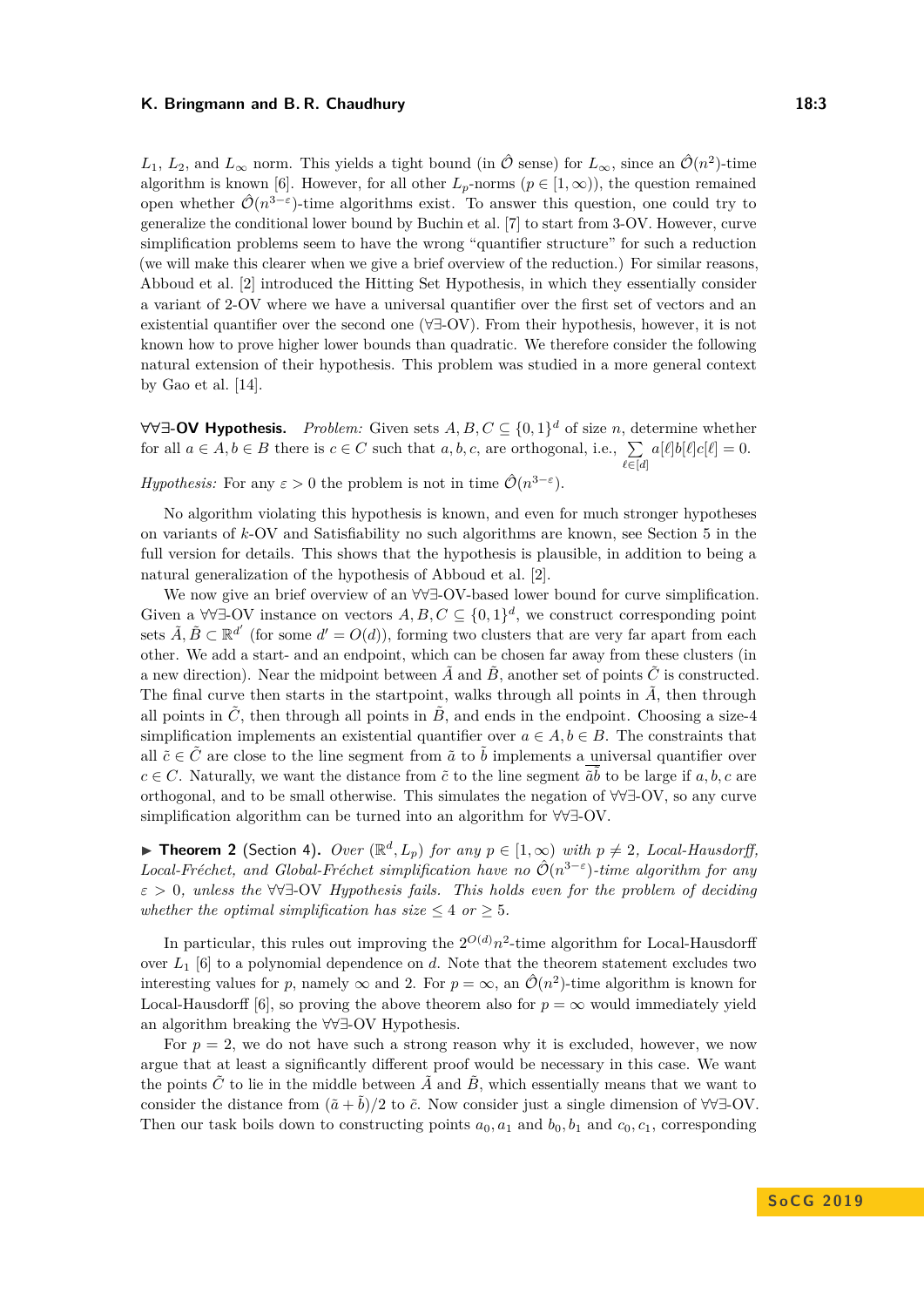#### **18:4 Polyline Simplification has Cubic Complexity**

to the bits in this dimension, such that  $||(a_i + b_j)/2 - c_k||_p = \beta_1$  if  $i = j = k = 1$  and  $\beta_0$ otherwise, with  $\beta_1 < \beta_0$ . Writing  $a'_i = a_i/2$  and  $b'_j = b_j/2$  for simplicity, in the case  $p = 2$  we can simplify

$$
||a'_i + b'_j - c_k||_2^2 = \sum_{\ell=1}^{d'} (a'_i[\ell] + b'_j[\ell] - c_k[\ell])^2
$$
  
= 
$$
\sum_{\ell=1}^{d'} \left( (a'_i[\ell] + b'_j[\ell])^2 + (a'_i[\ell] - c_k[\ell])^2 + (b'_j[\ell] - c_k[\ell])^2 - a'_i[\ell]^2 - b'_j[\ell]^2 - c_k[\ell]^2 \right)
$$
  
= 
$$
||a'_i + b'_j||_2^2 + ||a'_i - c_k||_2^2 + ||b'_j - c_k||_2^2 - ||a'_i||_2^2 - ||b'_j||_2^2 - ||c_k||_2^2
$$
  
= 
$$
f_1(i, j) + f_2(j, k) + f_3(i, k),
$$

for some functions  $f_1, f_2, f_3$ :  $\{0, 1\} \times \{0, 1\} \to \mathbb{R}$ . Note that by assumption this is equal to  $\beta_1^2$  if  $i = j = k = 1$  and  $\beta_0^2$  otherwise, with  $\beta_1 < \beta_0$ . However, it can be checked that such functions do not exist<sup>[3](#page-3-0)</sup>. Therefore, for  $p = 2$  *our outlined reduction cannot work - provably!* We nevertheless make this reduction work for  $p \in [1,\infty)$ ,  $p \neq 2$ . The above argument shows that the construction is necessarily subtle. Indeed, constructing the right points requires some technical effort, see Section [4.](#page-9-0) This leaves open the possibility of a faster curve simplification algorithm for *L*2, but such a result would need to exploit the Euclidean norm very heavily.

## **1.3 Further related work**

Curve simplification has been studied in a variety of different formulations and settings. To list some examples, it was shown that the algorithm by Douglas and Peucker [\[11\]](#page-15-0) can be implemented in time  $O(n \log n)$  [\[17\]](#page-15-11), and that the classic  $O(n^3)$ -time algorithm for Local-Hausdorff simplification by Imai and Iri [\[18\]](#page-15-1) can be implemented in time  $O(n^2)$  in two dimensions [\[8,](#page-15-6) [19\]](#page-15-5). More topics include curve simplification without self-intersections [\[10\]](#page-15-12), Local-Hausdorff simplification with angular constraints between consecutive line segments [\[9\]](#page-15-13), approximation algorithms [\[3\]](#page-14-1), streaming algorithms [\[1\]](#page-14-2), and the use of curve simplification in subdivision algorithms [\[16,](#page-15-14) [12,](#page-15-15) [13\]](#page-15-16).

## **1.4 Organization**

In Section [2](#page-3-1) we formally define the problems studied in this paper. In Section [3](#page-4-0) we present our new algorithm for Global-Fréchet, and in Section [4](#page-9-0) we show our conditional lower bounds.

## <span id="page-3-1"></span>**2 Preliminaries**

Our ambient space is the metric space  $(\mathbb{R}^d, L_p)$ , where the distance between points  $x, y \in \mathbb{R}^d$ is the  $L_p$ -norm of their difference, i.e.,  $||x - y||_p = \left(\sum_{i=1}^d (x[i] - y[i])^p\right)^{1/p}$ . A *polyline P* of *size*  $n + 1$ , given by a sequence of points  $\langle v_0, v_1, \ldots, v_n \rangle$  is the continuous curve that starts in *v*<sub>0</sub>, walks along the line segments  $\overline{v_i v_{i+1}}$  for  $i = 0, \ldots, n-1$  in order, and ends in  $v_n$ . We also interpret *P* as a function  $P: [0, n] \to \mathbb{R}^d$  where  $P[i + \lambda] = (1 - \lambda)v_i + \lambda v_{i+1}$  for any  $\lambda \in [0, 1]$ and  $i \in \{0, \ldots, n-1\}$ . We use the notation  $P[t_1 \ldots t_2]$  to represent the sub-polyline of P between  $P[t_1]$  and  $P[t_2]$ . Formally for integers  $0 \le i \le j \le n$  and reals  $\lambda_1, \lambda_2 \in [0, 1)$ ,

 $P[i + \lambda_1 ... j + \lambda_2] = \langle (1 - \lambda_1)v_i + \lambda_1 v_{i+1}, v_{i+1}, ..., v_j, (1 - \lambda_2)v_j + \lambda_2 v_{j+1} \rangle$ 

<span id="page-3-0"></span>We can express this situation by a linear system of equations in 12 variables (4 image values for each function  $f_i$ ) and 8 equations (for the values of *f* on  $i, j, k \in \{0, 1\}$ ) and verify that it has no solution.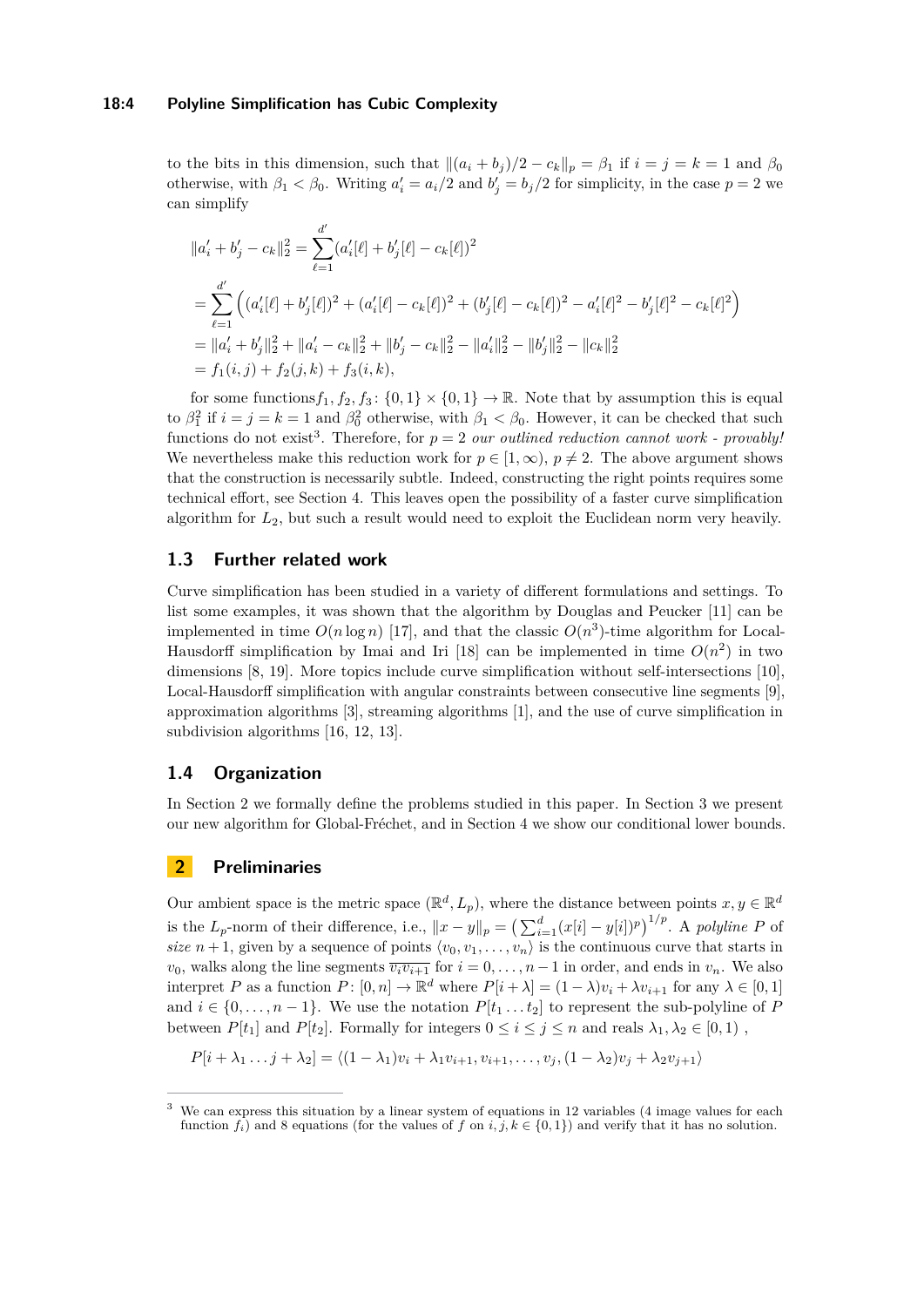#### **K. Bringmann and B. R. Chaudhury 18:5** 18:5

A simplification of *P* is a curve  $Q = \langle v_{i_0}, v_{i_1}, \ldots, v_{i_m} \rangle$  with  $0 = i_0 < i_1 < \ldots < i_m = n$ . The size of the simplification  $Q$  is  $m + 1$ . Our goal is to determine a simplification of minimal size that "very closely" represents *P*. To this end we define two popular measures of similarity between the curves, namely the Fréchet and Hausdorff distances.

<span id="page-4-1"></span> $\triangleright$  **Definition 3** (Fréchet distance). *The (continuous) Fréchet distance*  $\delta_F(P_1, P_2)$  *between two curves P*<sup>1</sup> *and P*<sup>2</sup> *of size n and m respectively is*

$$
\delta_F(P_1, P_2) = \inf_f \max_{t \in [0, n]} ||P_1[t] - P_2[f(t)]||_p
$$

*where*  $f : [0, n] \rightarrow [0, m]$  *is monotone with*  $f(0) = 0$  *and*  $f(n) = m$ *.* 

Alt and Godau [\[5\]](#page-14-3) characterize the Fréchet distance in terms of the "free-space diagram".

**▶ Definition 4** (Free-Space). *Given two curves*  $P_1$ ,  $P_2$  and  $\delta \geq 0$ , the free-space  $FS_{\delta}(P_1, P_2)$  ⊆  $\mathbb{R}^2$  is the set  $\{(x, y) \in ([0, n] \times [0, m]) \mid ||P_1[x] - P_2[y]||_p \le \delta\}.$ 

Consider the following decision problem. Given two curves  $P_1$ ,  $P_2$  of size *n* and *m*, respectively, and given  $\delta \geq 0$ , decide whether  $\delta_F(P_1, P_2) \leq \delta$ . The answer to this question is yes if and only if  $(n, m)$  is reachable from  $(0, 0)$  by a monotone path through  $FS_{\delta}(P_1, P_2)$ . This "reachability" problem is known to be solvable by a dynamic programming algorithm in time  $\mathcal{O}(nm)$ . In particular, if either  $P_1$  or  $P_2$  is a line segment, then the decision problem can be solved in linear time.

The Hausdorff distance between curves ignores the ordering of the points along the curve. Intuitively, if we remove the monotonicity condition from function *f* in Definition [3](#page-4-1) we obtain the directed Hausdorff distance between the curves. Formally, it is defined as follows.

 $\triangleright$  **Definition 5** (Hausdorff distance). *The (directed)* Hausdorff *distance*  $\delta_H(P_1, P_2)$  *between curves P*<sup>1</sup> *and P*<sup>2</sup> *of size n and m, respectively, is*

$$
\delta_H(P_1, P_2) = \max_{t_1 \in [0,n]} \min_{t_2 \in [0,m]} ||P_1[t_1] - P_2[t_2]||_p
$$

In order to measure the "closeness" between a curve and its simplification, these above similarity measures can be applied either *globally* to the whole curve and its simplification, or *locally* to each simplified subcurve  $P[i_{\ell} \ldots i_{\ell+1}]$  and the segment  $\overline{v_{i_{\ell}}}, \overline{v_{i_{\ell+1}}}$  to which it was simplified (taking the maximum over all  $\ell$ ). This gives rise to the following measures for curve simplification.

 $\triangleright$  **Definition 6** (Similarity for Curve Simplification). *Given a curve*  $P = \langle v_0, v_1, \ldots, v_n \rangle$  *and a simplification*  $Q = \langle v_{i_0}, v_{i_1}, \ldots, v_{i_m} \rangle$  of P, we define their Global-Hausdorff distance as  $\delta_H(P,Q)$  and their Local-Hausdorff distance<sup>[4](#page-4-2)</sup> as  $\max_{0 \leq \ell \leq m-1} \delta_H(P[i_{\ell} \dots i_{\ell+1}], \overline{v_{i_{\ell}}v_{i_{\ell+1}}})$ . Their *Global-Fréchet and Local-Fréchet distance are defined similarly, with*  $\delta_H$  *replaced by*  $\delta_F$ *.* 

## <span id="page-4-0"></span>**3 Algorithms for Global-Fréchet simplification**

In this section we present an  $\mathcal{O}(n^3)$  time algorithm for curve simplification under Global-Fréchet distance, i.e., we prove Theorem [1.](#page-1-2)

<span id="page-4-2"></span><sup>&</sup>lt;sup>4</sup> It can be checked that in this expression directed and undirected Hausdorff distance have the same value, and so for Local-Hausdorff we can without loss of generality use the directed Hausdorff distance.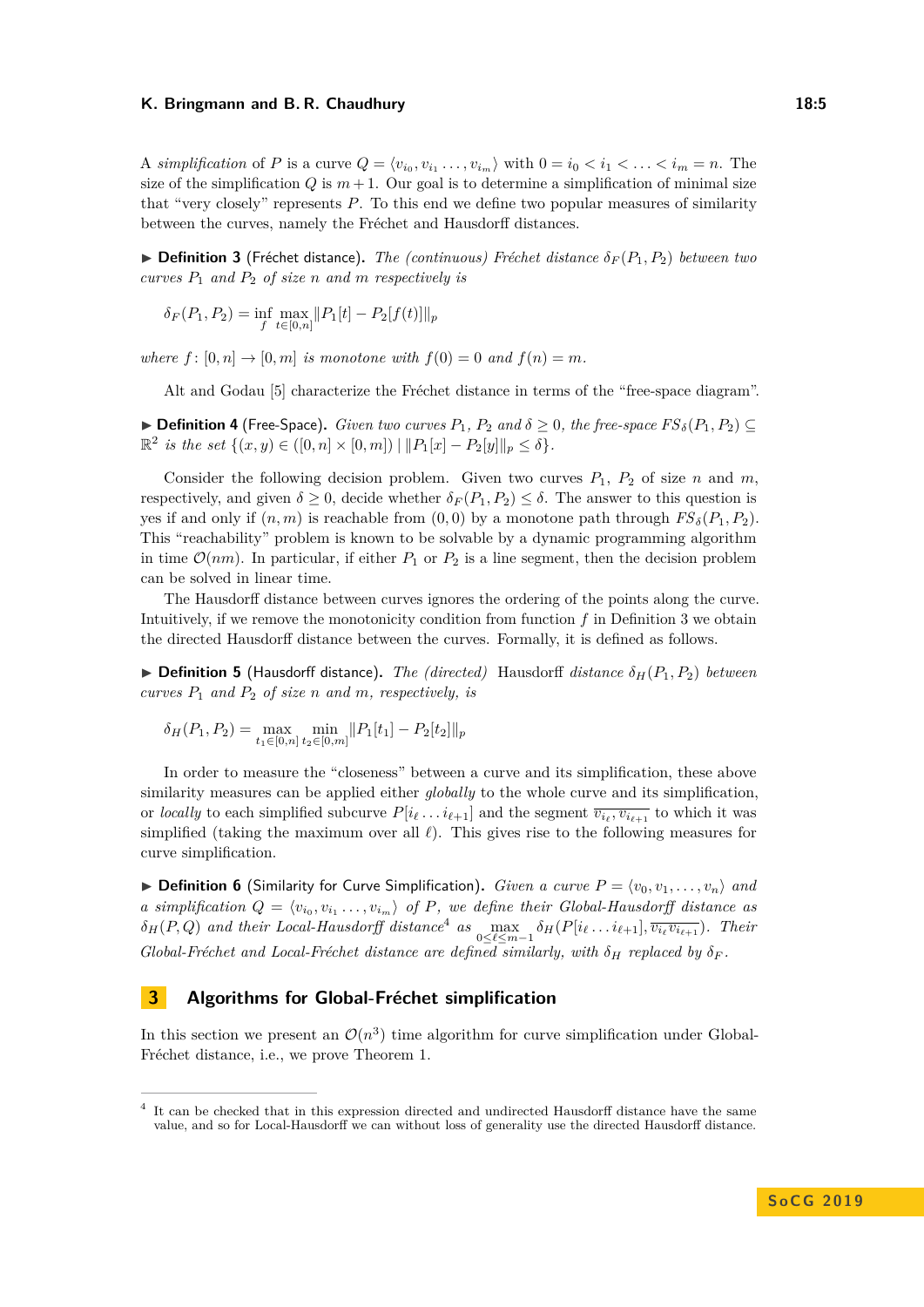<span id="page-5-0"></span>

**Figure 1** There is a monotone path from  $(0, t')$  to  $(1, t)$  in  $FS_\delta(P, \overline{v_{i_{k-1}}v_{i_k}})$  (left). Since  $DP(k - t')$  $1, i_{k-1}, j'$  ≤  $t'$  ≤  $t$ , there is a monotone path in from  $(0, \text{DP}(k-1, i_{k-1}, j'))$  (right) to  $(1, t)$  by moving from  $(0, DP(k-1, i_{k-1}, j'))$  to  $(0, t')$  and then following the previous monotone path.

# **3.1 An** *O***(***kn***<sup>5</sup> ) algorithm for Global Fréchet simplification**

We start by describing the previously best algorithm by [\[20\]](#page-15-3). Let *P* be the polyline  $\langle v_0, v_1, \ldots v_n \rangle$ . Let DP(*k, i, j*) represent the earliest reachable point on  $\overline{v_j v_{j+1}}$  with a length *k* simplification of the polyline  $P[0 \ldots i]$ , i.e,  $DP(k, i, j)$  represents the smallest *t* such that *P*[*t*] lies on the line-segment  $\overline{v_j v_{j+1}}$  (i.e.  $j \le t \le j+1$ ) and there is a simplification  $\tilde{Q}$  of the polyline  $P[0 \dots i]$  of size at most *k* such that  $\delta_F(\tilde{Q}, P[0 \dots t]) \leq \delta$ . If such a point does not exist then we set  $DP(k, i, j) = \infty$ . To solve Global-Fréchet simplification, we need to return the minimum *k* such that  $DP(k, n, n - 1) \neq \infty$ . Let  $P[t_{i,j}]$  and  $P[s_{i,j}]$  be the first point and the last point respectively on the line segment  $\overline{v_j v_{j+1}}$  such that  $||v_i - P[t_{i,j}]||_p \le \delta$ and  $||v_i - P[s_{i,j}||_p \leq \delta$ . Observe that if  $DP(k, i, j) \neq \infty$  then  $t_{i,j} \leq DP(k, i, j) \leq s_{i,j}$  for all *k*. We will crucially make use of the following characterization of the DP table entries.

<span id="page-5-1"></span>▶ **Lemma 7.** DP( $k, i, j$ ) is the minimal  $t \in [t_{i,j}, s_{i,j}]$ , such that for some  $i' < i$  and  $j' \leq j$ , we have  $DP(k-1, i', j') \neq \infty$  and  $\delta_F(P[DP(k-1, i', j') \dots t], \overline{v_{i'}v_i}) \leq \delta$ . If no such t exists *then*  $DP(k, i, j) = \infty$ *.* 

**Proof Sketch.** DP $(k, i, j)$  is the minimal  $t \in [t_{i,j}, s_{i,j}]$  such that for some  $i' < i$  and  $t' \leq t$  we have a simplification  $\hat{Q}$  of the polyline  $P[0 \dots i']$  and  $\delta_F(\hat{Q}, P[0 \dots t']) \leq \delta$  and  $\delta_F(P[t'...t], \overline{v_i v_i}) \leq \delta$ , and  $DP(k, i, j) = \infty$  if no such *t* exists. Let  $j' \leq t' \leq j' + 1$  and  $i' < i$ , then  $DP(k-1, i', j') \neq \infty$  and by inspecting  $FS_{\delta}(P, \overline{v_{i'}v_i})$ , it is clear that there also exists a monotone path from  $(0, DP(k-1, i', j'))$  to  $(1, t)$  (see Figure [1\)](#page-5-0). Thus it suffices to consider only  $DP(k-1, i', j')$  as candidates for  $t'$ . John Stein Stein Stein Stein Stein Stein Stein Stein Stein Stein Stein Stein Stein Stein Stein Stein Stein S<br>Die Stein Stein Stein Stein Stein Stein Stein Stein Stein Stein Stein Stein Stein Stein Stein Stein Stein Stei

A dynamic programming algorithm follows more or less directly from Lemma [7.](#page-5-1) Note that for fixed  $i' < i$  and  $j' \le j$  such that  $DP(k-1, i', j') \neq \infty$  we can determine the minimal *t* such that  $(1, t)$  is reachable from  $(0, DP(k-1, i', j'))$  by a monotone path in  $FS_{\delta}(P, \overline{v_{i'}v_i})$  in  $\mathcal{O}(n)$  time. This follows from the standard algorithm for the decision version of the Fréchet distance between two polygonal curves of length at most *n* (in particular here one of the curves is of length 1). To determine  $DP(k, i, j)$  we enumerate over all  $i' < i$  and  $j' \leq j$  such that  $DP(k-1, i', j') \neq \infty$  and determine the minimum *t* that is reachable. The running time to determine  $DP(k, i, j)$  is thus  $O(n^3)$ . As there are  $O(k^*n^2)$  DP-cells to fill, the algorithm runs in time  $\mathcal{O}(k^*n^5)$  where  $k^*$  is the size of the optimal simplification.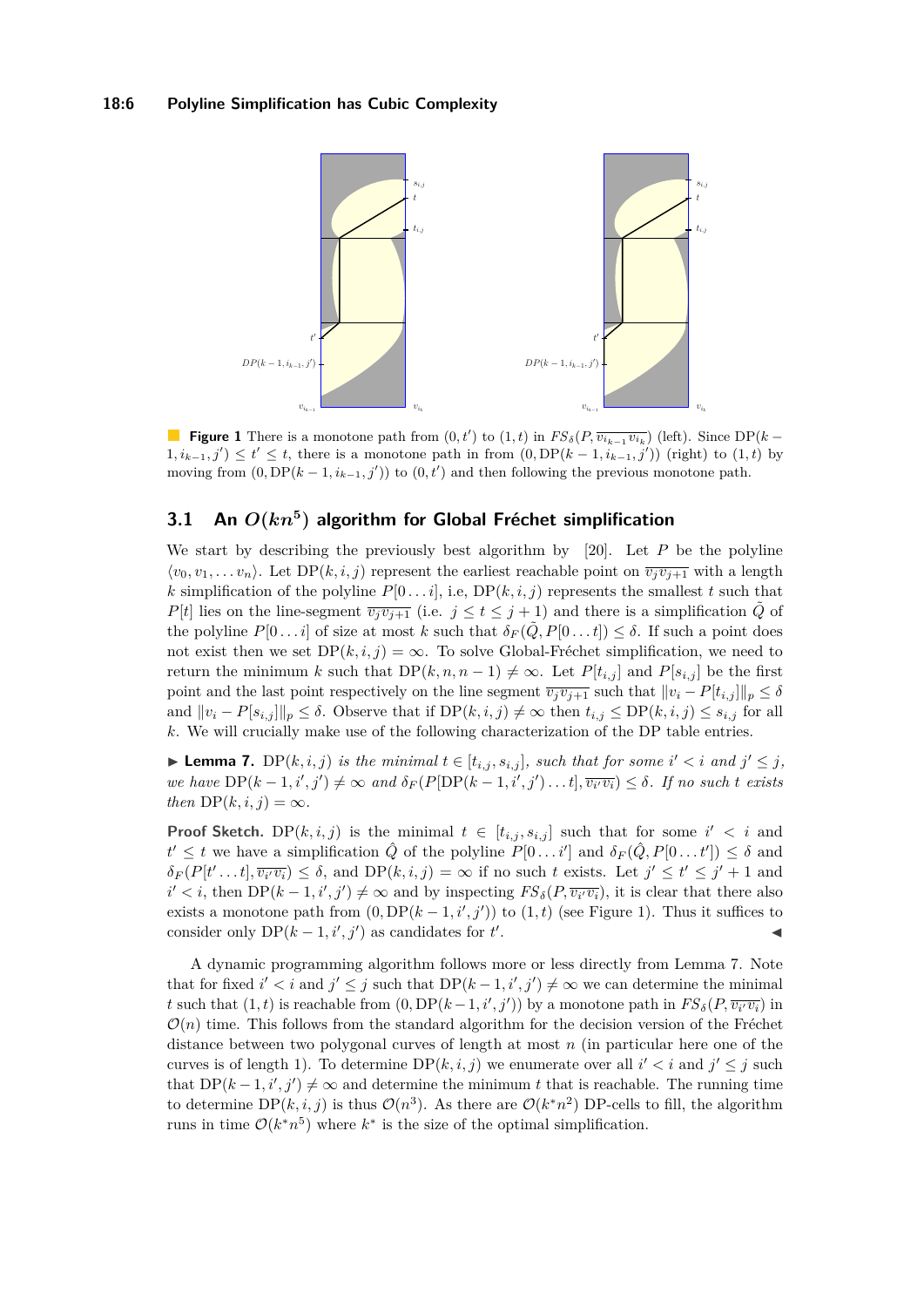#### **K. Bringmann and B. R. Chaudhury 18:7 18:7 18:7**

<span id="page-6-0"></span>

**Figure 2** For  $\hat{i} < i$ ,  $t \in [t_{i,j}, s_{i,j}]$  is minimal such that  $(1, t)$  is reachable from  $(0, DP(k-1, \hat{i}, j))$ by a monotone path in  $fbox_j$ . If  $DP(k-1,\hat{i},j) > s_{i,j}$  (left) then no such *t* exists. If  $t_{i,j} \leq$  $DP(k-1, \hat{i}, j) \leq s_{i,j}$  (middle) then  $t = DP(k-1, \hat{i}, j)$ . If  $DP(k-1, \hat{i}, j) < t_{i,j}$  (right) then  $t = t_{i,j}$ .

# **3.2 An O(***n* **3 ) algorithm for Global-Fréchet simplification**

Now we improve the running time by a more careful understanding of the monotone paths through  $FS_{\delta}(P, \overline{v_i v_i})$  to  $(1, DP(k, i, j))$  for fixed *i, j* and *i*'. Let *fbox<sub>j</sub>* denote the intersection of the free-space  $FS_{\delta}(P, \overline{v_i v_i})$  with the square with corner vertices  $(0, j)$  and  $(1, j + 1)$ . The following fact will be useful later.

► **Fact 8.** *fbox<sub>j</sub> is convex for all*  $j \in [n-1]$ *.* 

Let *ver j* be the free space on the vertical line segment with endpoints  $(0, j)$  and  $(0, j + 1)$ and let *hor*<sub>*i*</sub> be the free space on the horizontal line segment  $(0, j)$  to  $(1, j)$  in the free space  $FS_{\delta}(P, \overline{v_i v_i})$ . We consider the point  $(0, j)$  to belong to *ver j*, but not *hor j*, to avoid certain corner cases. We split the monotone paths from  $(0, DP(k-1, i', j'))$  for  $i' < i$  and  $j' \le j$ to  $(1, DP(k, i, j))$  in  $FS_{\delta}(P, \overline{v_{i'}v_i})$  into two categories: the ones that intersect  $ver_j$  and the ones that intersect *hor<sub>j</sub>*. We first look at the monotone paths that intersect *ver<sub>j</sub>*. If the monotone path intersects  $ver_j$  then  $j' = j$ . Let  $\overline{DP}_1(k, i, j) = \min_{i' < i} DP(k - 1, i', j)$ . We define

<span id="page-6-2"></span>
$$
DP_1(k, i, j) = \begin{cases} \max(\overline{DP}_1(k, i, j), t_{i, j}) & \text{if } \overline{DP}_1(k, i, j) \le s_{i, j} \\ \infty & \text{otherwise} \end{cases}
$$
(1)

We show a characterization of  $DP_1$  similar to the characterization of  $DP$  in Lemma [7](#page-5-1) and thus establish that  $DP_1$  correctly handles all paths intersecting  $ver_j$ .

<span id="page-6-1"></span> $\triangleright$  **Observation 9.** DP<sub>1</sub>( $k, i, j$ ) *is the minimal*  $t \in [t_{i,j}, s_{i,j}]$  *such that* DP( $k-1, i', j$ ) ≠ ∞ *and*  $\delta_F(P[\text{DP}(k-1,i',j)...t], \overline{v_{i'}v_i}) \leq \delta$  for some  $i' < i$ . If no such t exists then  $\text{DP}_1(k,i,j) = \infty$ .

**Proof Sketch.** Observe that for any  $\hat{i} < i$ , the minimal  $t \in [t_{i,j}, s_{i,j}]$  such that there is a monotone path from  $(0, DP(k-1, \hat{i}, j))$  to  $(1, t)$  in  $FS_{\delta}(P, \overline{v_i v_i})$  or equivalently in  $fbox_j$ is max( $DP(k-1, \hat{i}, j), t_{i,j}$ ) if  $DP(k-1, \hat{i}, j) \leq s_{i,j}$  (see Figure [2](#page-6-0) middle and right) and *t* does not exist when  $DP(k-1,i,j) > s_{i,j}$  (see Figure [2](#page-6-0) left). Therefore, if  $DP_1(k,i,j)$  $\min_{i' < i} \text{DP}(k-1, i', j) \leq s_{i,j}$  then the minimal  $t \in [t_{i,j}, s_{i,j}]$  that is reachable from  $(0, \text{DP}(k-1, i', j))$  $1, i', j$  for  $i' < i$  is  $\max(\min_{i' < i} (DP(k-1, i', j), t_{i,j}) = \max(DP_1(k, i, j), t_{i,j})$ . Otherwise (if  $DP_1(k, i, j) = \min_{i' < i} DP(k - 1, i', j) > s_{i, j}$  then no such *t* exists.

We now look at the monotone paths that intersect  $hor_j$ . Observe that if the monotone path intersects *hor*<sub>j</sub> then  $j' < j$ . Along this line, we define  $\overline{DP}_2(k, i, j) = 1$  if there exists some  $i' < i$  and  $j' < j$ , such that  $DP(k-1, i', j') \neq \infty$  and there exists a monotone path from  $(0, DP(k-1, i', j'))$  to  $(1, t_{i,j})$  in the free-space  $FS_{\delta}(P, \overline{v_{i'}v_{i}})$ , and otherwise we set  $\overline{\text{DP}}_2(k, i, j) = 0$ . Using this, we define

$$
DP_2(k, i, j) = \begin{cases} t_{i,j} & \text{if } \overline{DP}_2(k, i, j) = 1\\ \infty & \text{otherwise} \end{cases}
$$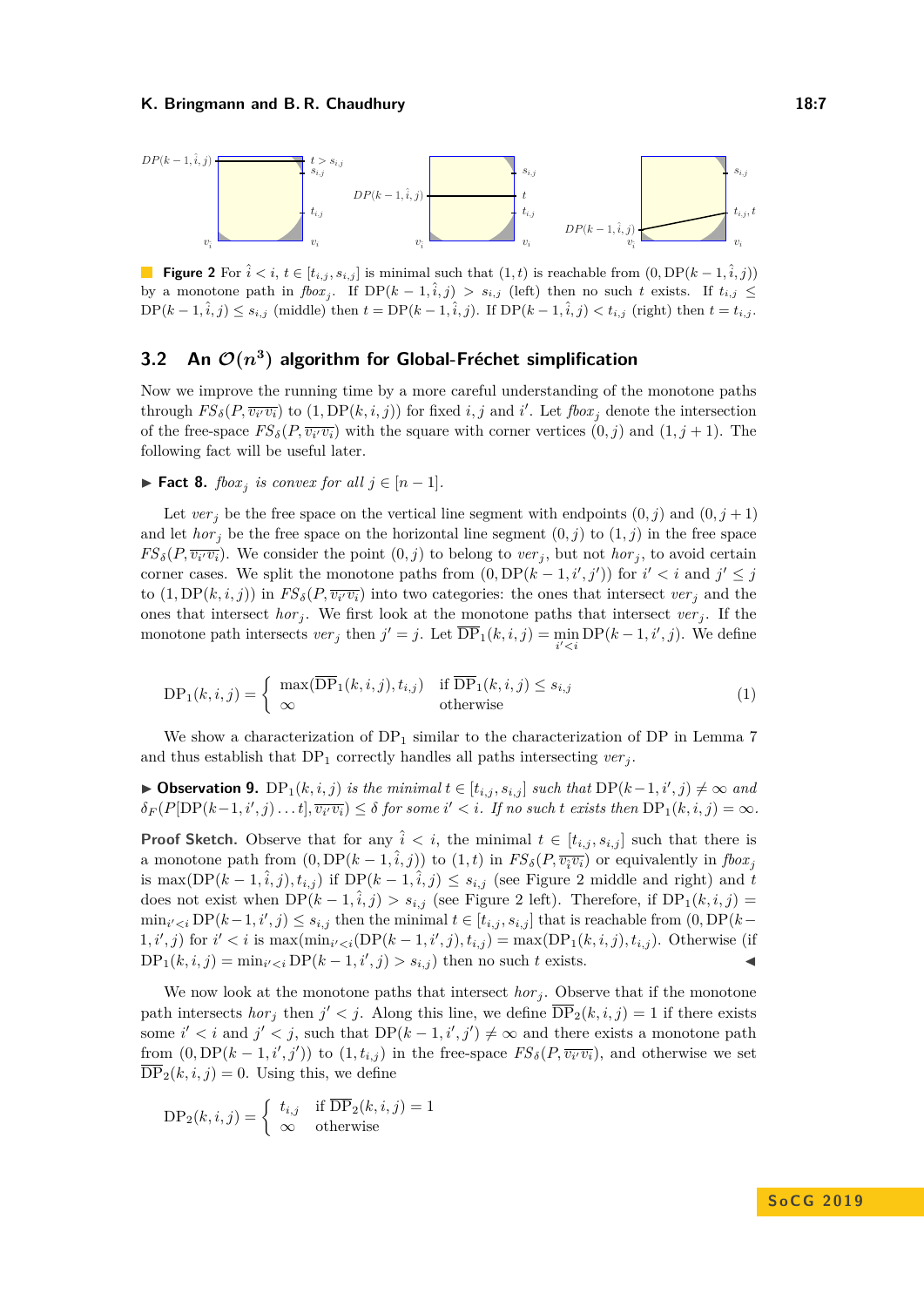<span id="page-7-0"></span>

**Figure 3** For  $t \ge t_{i,j}$ , there is a monotone path from  $(0, DP(k-1, i', j'))$  to  $(1, t)$  in  $FS_{\delta}(P, \overline{v_{i'}v_i})$ (left) for  $i' < i$  and  $j' < j$  that intersect *hor<sub>j</sub>* at z. Then there is also a monotone path from  $(0, DP(k-1, i', j'))$  to  $(1, t_{i,j})$  (right) following the previous monotone path upto *z* and then from *z* to  $(1, t_{i,j}).$ 

We show a characterization of  $DP_2$  similar our characterization of  $DP$  in Lemma [7,](#page-5-1) thus establishing that  $DP_2$  correctly handles all paths intersecting *hor*  $_i$ .

<span id="page-7-1"></span>**► Observation 10.**  $DP_2(k, i, j)$  *is the minimal*  $t \in [t_{i,j}, s_{i,j}]$  *such that*  $DP(k-1, i', j') \neq \infty$ and  $\delta_F(P[DP(k-1, i', j') \dots t], \overline{v_{i'}v_i}) \leq \delta$  for some  $i' < i$  and  $j' < j$ . If no such t exists then  $DP_2(k, i, j) = \infty$ .

**Proof Sketch.** The key idea is that if any  $t \in [t_{i,j}, s_{i,j}]$ ,  $(1, t)$  is reachable by a monotone path in  $FS_{\delta}(P, \overline{v_{i'}v_i})$  from  $(0, DP(k-1, i', j'))$  for  $i' < i$ , then so is  $(1, t_{ij})$  (see Figure [3\)](#page-7-0).

<span id="page-7-2"></span> $\blacktriangleright$  **Lemma 11.** DP( $k, i, j$ ) = min(DP<sub>1</sub>( $k, i, j$ ), DP<sub>2</sub>( $k, i, j$ )).

**Proof.** Follows directly from Observations [7,](#page-5-1) [9,](#page-6-1) and [10.](#page-7-1)

In particular this yields a dynamic programming formulation for  $DP(k, i, j)$ , since both  $DP_1(k, i, j)$  and  $DP_2(k, i, j)$  depend on values of  $DP(k', i', j')$  with  $k' < k, i' < i$  and  $j' \le j$ .

We define  $\kappa(i, j)$  as the minimal *k* such that  $DP(k, i, j) \neq \infty$ . Similarly we define  $\kappa_1(i, j)$ and  $\kappa_2(i, j)$  as the minimal *k* such that  $DP_1(k, i, j) \neq \infty$  and  $DP_2(k, i, j) \neq \infty$ , respectively. Note that  $\kappa(i, j) = \min(\kappa_1(i, j), \kappa_2(i, j))$  (by Lemma [11\)](#page-7-2). Also note that both  $\kappa_1(i, j)$  and  $\kappa_2(i, j)$  depend only on the values of  $DP(k', i', j')$  with  $k' < k, i' < i$  and  $j' \leq j$ .

With these preparations can now present our dynamic programming algorithm, except for one subroutine  $\kappa_2$ -subroutine(*i*) that we describe in Section [3.3.](#page-8-0) In particular, for any *i*,  $\kappa_2$ -subroutine(*i*) determines  $\kappa_2(i,j)$  for all  $j \in [n]$  only using the values of  $\kappa(i',j)$  for all  $i' < i$  and all  $0 \leq j \leq n-1$ . Now we show how to compute  $DP_1(k, i, j)$ . Observe that for any *i*, *j* and *k* we can compute  $\overline{DP}_1(k, i, j)$  from  $\overline{DP}_1(k, i - 1, j)$  and  $DP(k - 1, i - 1, j)$  as  $\overline{\text{DP}}_1(k, i, j) = \min(\overline{\text{DP}}_1(k, i-1, j), \text{DP}(k-1, i-1, j)).$  Then we can compute  $\text{DP}_1(k, i, j)$  by using equation [\(1\)](#page-6-2) and set  $\kappa_1(i,j)$  to the minimal k such that  $DP_1(k,i,j) \neq \infty$ . We compute  $DP_2(k, i, j)$  by setting  $DP_2(k, i, j) = t_{i,j}$  if  $k \geq \kappa_2(i, j)$  and  $DP_2(k, i, j) = \infty$  otherwise. Also, we set  $\kappa(i, j)$  as  $\min(\kappa_1(i, j), \kappa_2(i, j))$ . After that we can update DP( $k, i, j$ ) by the formulation in Lemma [11.](#page-7-2)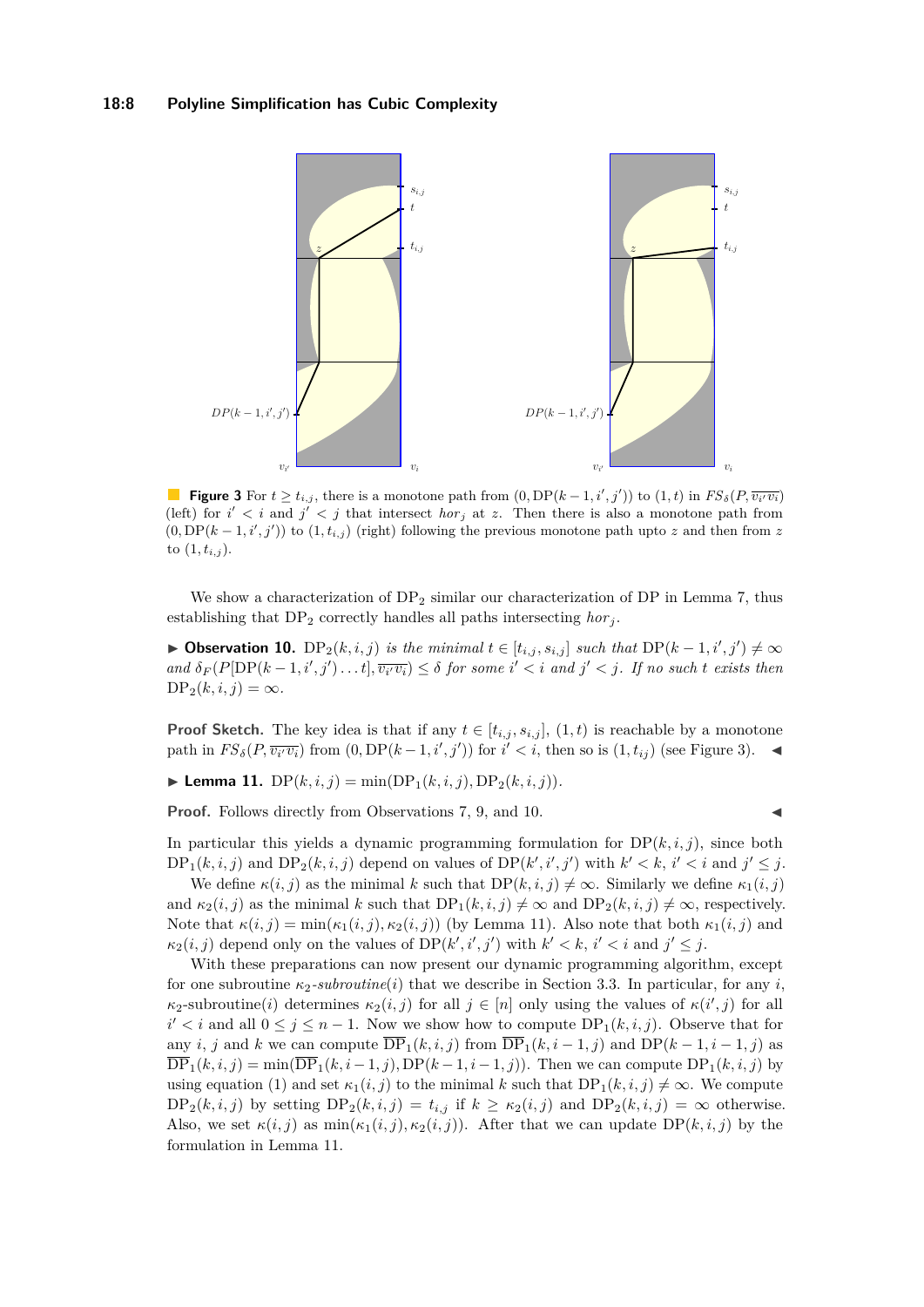<span id="page-8-1"></span>**Algorithm 1** Solving curve simplification under Global-Fréchet distance.

1: **Precompute all**  $t_{i,j}$  and  $s_{i,j}$  and **initialize all**  $\overline{DP}_1(k, 0, j)$ ,  $DP(k, 0, j)$ ,  $\kappa(0, j)$  and  $DP(0, i, j)$ . 2: **for all**  $i = 1$  to  $n$  **do** 3: *Determine*  $\kappa_2(i, j)$  *for all*  $0 \leq j \leq n-1$  *using*  $\kappa_2$ -subroutine(*i*) 4: **for**  $j = 0$  to  $n - 1$  **do** 5: **for** every  $k \in [n+1]$  set  $\overline{DP}_1(k, i, j)$  to  $\min(\overline{DP}_1(k, i - 1, j), DP(k - 1, i - 1, j))$ 6: **for** every  $k \in [n+1]$  set  $DP_1(k, i, j)$  to  $\max(\overline{DP}_1(k, i, j), t_{i,j})$  if  $\overline{DP}_1(k, i, j) \leq s_{i,j}$ and to  $\infty$  otherwise 7: **set**  $\kappa_1(i, j)$  to the smallest *k* such that  $DP_1(k, i, j) \neq \infty$ 8: **set**  $\kappa(i, j) = \min(\kappa_1(i, j), \kappa_2(i, j))$ 9: **for** every  $k \in [n+1]$  set  $DP_2(k, i, j)$  to  $t_{i,j}$  if  $k \geq \kappa_2(i, j)$  and to  $\infty$  otherwise 10: **for** every  $k \in [n+1]$  **set**  $DP(k, i, j)$  to  $\min(DP_1(k, i, j), DP_2(k, i, j))$ 

Denote the running time of  $\kappa_2$ -subroutine(*i*) by  $T(n)$ . Since we fill each of  $O(n^3)$  DP cells in time  $O(1)$ , the total running time of Algorithm [1](#page-8-1) is  $O(n^3 + n \cdot T(n))$ .

## <span id="page-8-0"></span>**3.3** Implementing the  $\kappa_2$ -subroutine $(i)$

In this subsection we show how to implement the  $\kappa_2$ -subroutine(*i*) in time  $T(n) = \mathcal{O}(n^2)$ . Then in total we have  $\mathcal{O}(n^3)$  for solving Global-Fréchet simplification.

## **3.3.1 Cell Reachability**

We introduce an auxiliary problem *Cell Reachability*. We shall see later that an  $\mathcal{O}(n)$  time solution to this problem ensures that the  $\kappa_2$ -subroutine(*i*) can be implemented in time  $\mathcal{O}(n^2)$ .

- I **Definition 12.** *In an instance of the Cell Reachability problem, we are given:*
- $\blacksquare$  *A set of n* cells*. Each cell j with*  $1 \leq j \leq n$  *is a unit square with corner points*  $(0, j)$  *and*  $(1, j + 1)$ *. We say that cells j and*  $j + 1$  *are* consecutive.
- $\blacksquare$  *An integral* entry-cost  $\lambda_j > 0$  *for every cell j.*
- $\blacksquare$  *A set of n* − 1 passages *between consecutive cells. The passage*  $p_j$  *is the horizontal line segment with endpoints*  $(j, a_j)$  *and*  $(j, b_j)$  *where*  $b_j > a_j$ *.*

*A cell j* is reachable *from a cell j'* with  $j' < j$  if and only if there exists  $x_{j'+1} \le x_{j'+2} \ldots \le$ *x*<sub>*j*</sub> such that  $x_k \in [a_k, b_k]$  for every  $j' < k \leq j$ . Intuitively, cell *j* is reachable from cell  $j'$ *if and only if there is a monotone path through the passages from cell j' to cell j. Let the* exit-cost  $\mu_j$  *of a cell j as the minimal*  $\lambda_{j'}$  *such that j is reachable from cell*  $j'$ ,  $j' < j$ *. The goal is to determine the sequence*  $\langle \mu_1, \mu_2, \ldots, \mu_n \rangle$ *. See Figure [4](#page-9-1) for an illustration.* 

We make a more refined notion of reachability. For any cells  $j$  and  $j' < j$  we define the *first reachable point*  $frp(j, j')$  on cell *j* from cell *j'* as the minimal *t* such that there exist  $x_{j'+1} \leq x_{j'+2} \leq \ldots \leq x_j$  such that  $x_k \in [a_k, b_k]$  for every  $j' < k \leq j$  and  $x_j = t$ , and we set  $frp(j, j') = \infty$  if there exists no such *t*. Let  $t_j(k)$  be the first reachable point on cell *j* from any cell *j'* with entry-cost at most *k* i.e.  $t_j(k) = \min \{ frp(j, j') | j' < j, \lambda_{j'} \le k \}$ . Note that  $\mu_i$  is the minimal *k* such that  $t_i(k) \neq \infty$ . Thus, it suffices to show how to determine  $t_i(\cdot)$ and  $\mu_j$  from  $t_j(\cdot)$  for all  $j \in [n]$  in  $\mathcal{O}(n)$  time. To this end we generalize an algorithm by Alt et al. [\[4,](#page-14-4) Lemma 2.3]; the details can be found in the full version of this paper.

 $\triangleright$  **Theorem 13.** *Cell Reachability can be solved in*  $\mathcal{O}(n)$  *time.*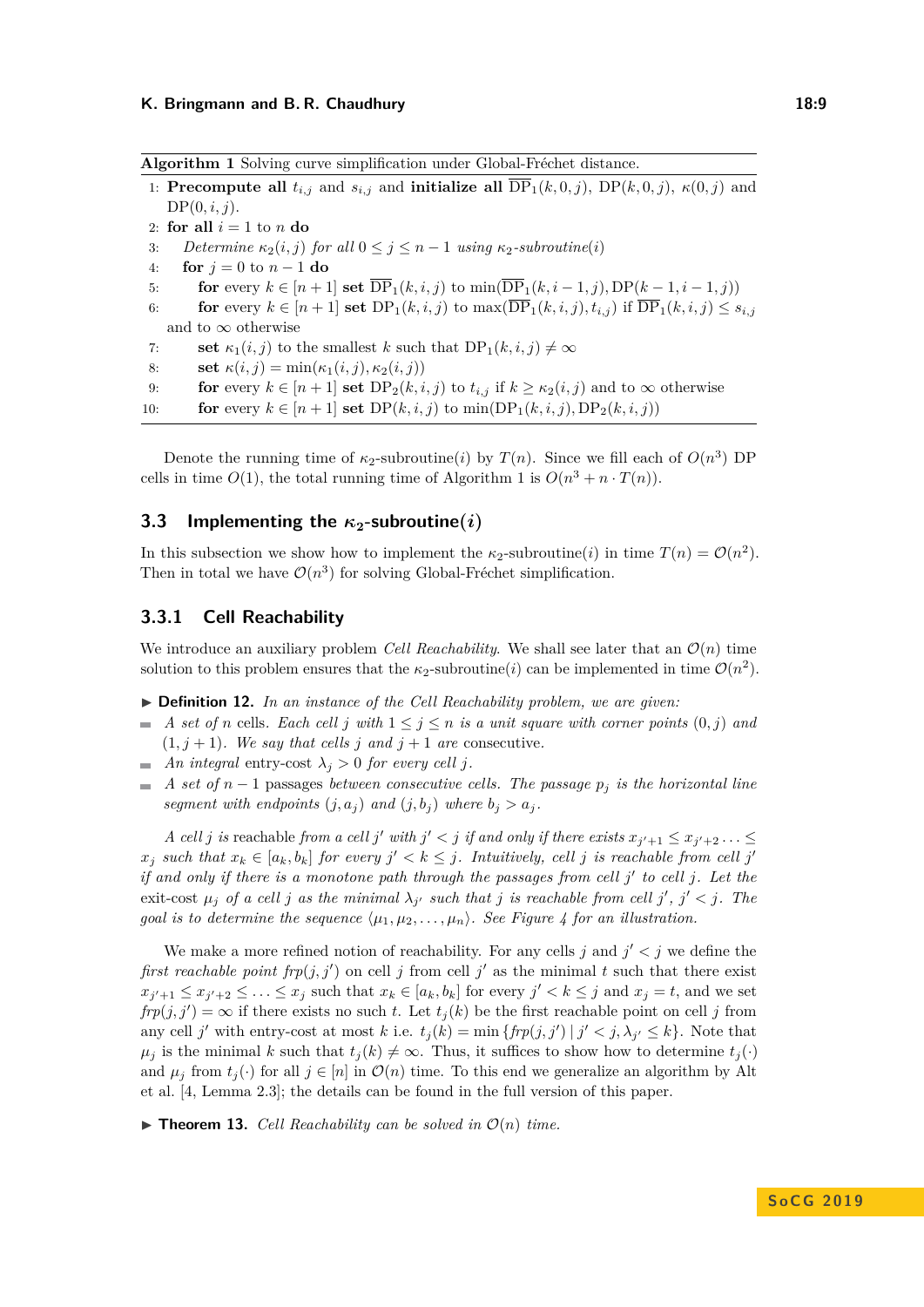### **18:10 Polyline Simplification has Cubic Complexity**

<span id="page-9-1"></span>

**Figure 4** The red horizontal line segments between the cells indicate the passages. Cell 4 is only reachable from cells 2 and 3. Thus  $\mu_4 = \min(\lambda_2, \lambda_3) = \min(4, 8) = 4$ .

# **3.3.2 Implementing** *κ***2-subroutine(***i***) using Cell Reachability**

Recall the definition of  $\kappa_2(\cdot, \cdot)$  and what our goal is now: For a fixed  $i' < i$ , let  $\kappa(i, j, i')$  be the minimal *k* such that for some  $j' < j$ , we have  $DP(k-1, i', j') \neq \infty$  and  $\delta_F(P[DP(k-1, i', j'])$  $(1, i', j') \dots t_{i,j}, \overline{v_{i'}v_i} \leq \delta$ . Note that  $\kappa_2(i, j) = \min_{i' < i} \kappa(i, j, i')$ . In order to show that the  $\kappa_2$ -subroutine(*i*) can be implemented in  $\mathcal{O}(n^2)$ , it suffices to show that for fixed  $i' < i$  we can determine  $\kappa(i, j, i')$  for all  $j \in [n-1]$  in  $\mathcal{O}(n)$  time.

Let the line segment between  $(a_j, j)$  and  $(b_j, j)$  denote the free-space on  $hor_j$ . Due to the convexity of every cell in the free space  $FS_{\delta}(P, \overline{v_{i'}v_i})$ , it suffices to look at reachability through the free space at the boundary of the cells  $(hor_j)$ . Thus for any  $j' < j$  there is a monotone path from  $(0, DP(\kappa(i',j'), i', j'))$  to  $(1, t_{i,j})$  in the free-space  $FS_{\delta}(P, \overline{v_{i'}v_i})$  if and only if there exist  $x_{j'+1} \leq x_{j'+2} \leq \ldots \leq x_j$  with each  $x_k \in [a_k, b_k]$  for all  $j' < k \leq j$ . Similarly, it suffices to look at the reachability only from the points  $(0, DP(\kappa(i',j'), i', j'))$ . This yields the following observation, whose proof is illustrated in Figure [5.](#page-10-0)

<span id="page-9-2"></span> $\blacktriangleright$  **Observation 14.** For any  $i' < i$  if there is a monotone path from  $(0, DP(k, i', j'))$  to  $(1, t_{i,j})$ *in the free-space*  $FS_{\delta}(P, \overline{v_i v_i})$  *intersecting hor<sub>j</sub>, then there is also a monotone path from*  $(0, DP(\kappa(i',j'), i', j'))$  to  $(1, t_{i,j})$  in the free-space  $FS_{\delta}(P, \overline{v_{i'}v_i})$  intersecting hor<sub>j</sub>.

Observation [14](#page-9-2) implies that  $\kappa(i, j, i')$  is the minimal value of  $1 + \kappa(i', j')$  over all  $j' < j$ such that there exist  $x_{j'+1} \leq x_{j'+2} \leq \ldots \leq x_j$  with  $x_k \in [a_k, b_k]$  for  $j' < k \leq j$ . Note that now we are in an instance of Cell Reachability. Thus for any fixed *i*' we can determine  $\kappa(i, j, i')$  in  $\mathcal{O}(n)$  time and therefore we can implement  $\kappa_2$ -subroutine(*i*) in  $\mathcal{O}(n^2)$  time.

## <span id="page-9-0"></span>**4 Conditional lower bound for curve simplification**

In this section we show that an  $\mathcal{O}(n^{3-\epsilon} \text{poly}(d))$  time algorithm for Global-Fréchet, Local-Fréchet or Local-Hausdorff simplification over  $(\mathbb{R}^d, \|\|_p)$  for any  $p \in [1, \infty)$ ,  $p \neq 2$ , would yield an  $\mathcal{O}(n^{3-\epsilon} \text{poly}(d))$  algorithm for  $\forall \forall \exists$ -OV.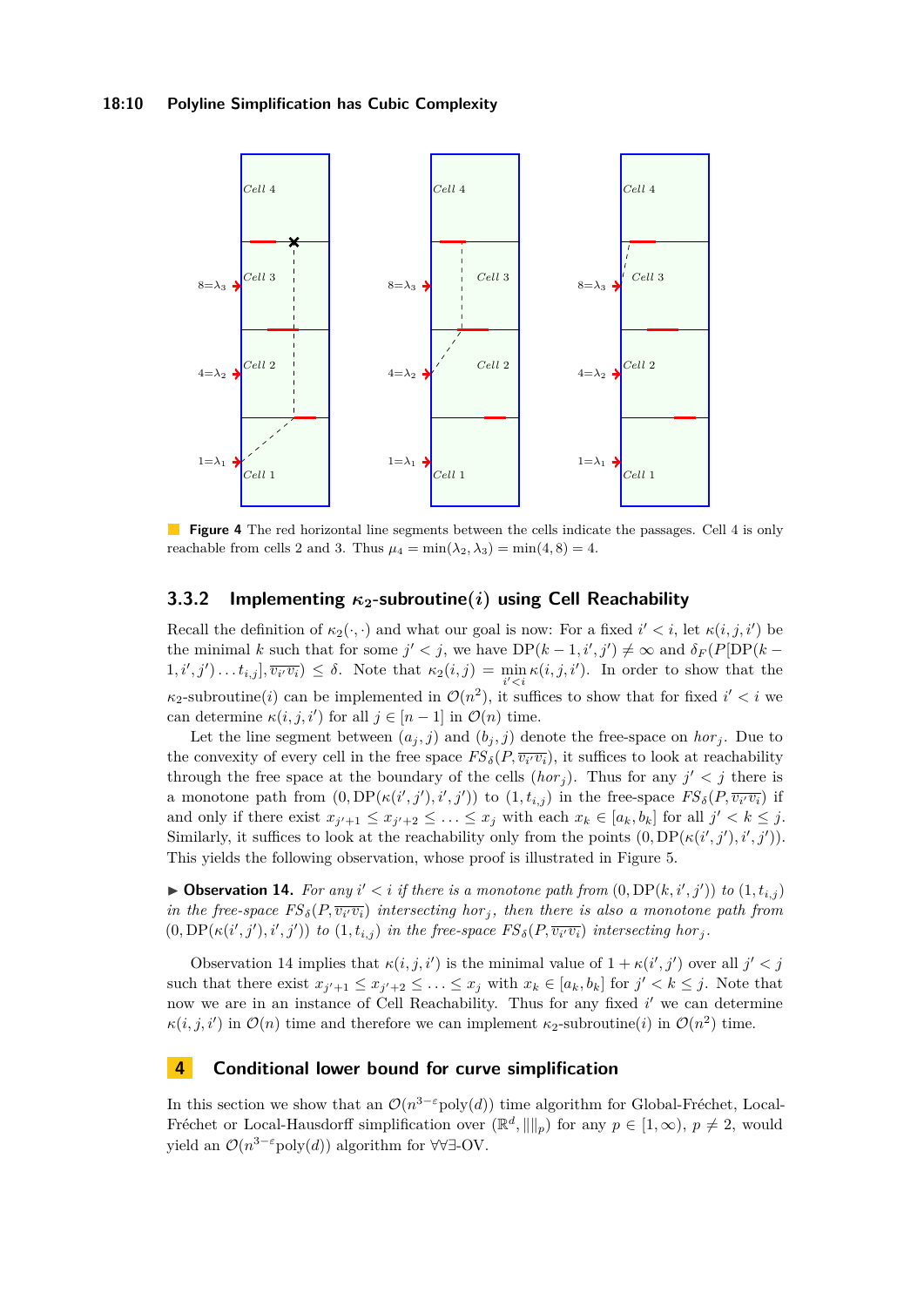#### K. Bringmann and B. R. Chaudhury **18:11**

<span id="page-10-0"></span>

**Figure 5** Illustration of the proof of Observation [14.](#page-9-2) For any  $i' < i$ ,  $j' < j$  and any k, there is a monotone path from  $(0, DP(k, i', j'))$  to  $(1, t_{i,j})$  in  $FS_{\delta}(P, \overline{v_{i'}v_i})$  (left) that intersects *hor j* at z. Then there is a monotone path from  $(0, DP(\kappa(i',j'),i',j'))$  to  $(1,t_{i,j})$  in  $FS_{\delta}(P,\overline{v_{i'}v_i})$  (right) by walking from  $(0, DP(\kappa(i',j'), i', j')$  to *z* and then following the previous path from *z* to  $(1, t_{i,j})$ .

### **4.1 Overview of the reduction**

Consider any instance  $(A, B, C)$  of  $\forall \forall \exists$ -OV where  $A, B, C \subseteq \{0, 1\}^d$  have size *n*. We write  $A = \{a_1, a_2, \dots a_n\}, B = \{b_1, b_2, \dots b_n\}$  and  $C = \{c_1, c_2, \dots c_n\}.$  We will efficiently construct  $3n + 1$  points in  $\mathbb{R}^D$  with  $D \in \mathcal{O}(d)$  namely the sets of points  $\tilde{A} = {\tilde{a}_1, \tilde{a}_2, \ldots, \tilde{a}_n}, \tilde{B} =$  $\{\tilde{b}_1, \tilde{b}_2, \ldots, \tilde{b}_n\}$  and  $\tilde{C} = \{\tilde{c}_1, \tilde{c}_2, \ldots, \tilde{c}_n\}$  and one more point *s*. We also determine  $\delta \geq 0$  such that the following properties are satisfied.

**(P**<sub>1</sub>**)** For any  $\tilde{a} \in \tilde{A}, \tilde{b} \in \tilde{B}, \tilde{c} \in \tilde{C}$ , there is a point *x* on the line segment  $\overline{a}\overline{b}$  with  $||x-\tilde{c}||_p \leq \delta$ if and only if  $\|\frac{\tilde{a}+\tilde{b}}{2}-\tilde{c}\|_p \leq \delta$ .

**(P<sub>2</sub>**) For any  $\tilde{a} \in \tilde{A}, \tilde{b} \in \tilde{B}, \tilde{c} \in \tilde{C}$ , we have  $\|\frac{\tilde{a}+\tilde{b}}{2}-\tilde{c}\|_p \leq \delta$  if and only if  $\sum_{\ell \in [d]}$  $a[\ell] \cdot b[\ell] \cdot c[\ell] \neq 0.$ 

- **(P<sub>3</sub>**)  $\|x y\|_p \le \delta$  holds for all  $x, y \in \tilde{A}$ , and for all  $x, y \in \tilde{B}$  and for all  $x, y \in \tilde{C}$ .
- **(P<sub>4</sub>**) For any  $y_1, y_2 \in \{s\} \cup \tilde{B} \cup \tilde{C}$  and any point *x* on the line segment  $\overline{y_1 y_2}$  we have  $||x - \tilde{a}||_p > \delta$  for all  $\tilde{a} \in \tilde{A}$ .
- **(P**<sub>5</sub>**)** For any  $y_1, y_2 \in \{s\} \cup \tilde{A} \cup \tilde{C}$  and any point *x* on the line segment  $\overline{y_1 y_2}$  we have  $||x - \tilde{b}||_p > \delta$  for all  $\tilde{b} \in \tilde{B}$ .
- **(P**<sub>6</sub>**)** For any  $y \in \mathcal{B} \cup \mathcal{A}$  and any point *x* on the line segment  $\overline{sy}$  we have  $\|x \tilde{c}\|_p > \delta$  for all  $\tilde{c} \in \tilde{C}$ .

We postpone the exact construction of these points. Our hard instance for curve simplification will be  $Q = \langle s, \tilde{a}_1, \tilde{a}_2, \dots, \tilde{a}_n, \tilde{c}_1, \tilde{c}_2, \dots, \tilde{c}_n, \tilde{b}_1, \tilde{b}_2, \dots, \tilde{b}_n, s \rangle$ .

<span id="page-10-1"></span>► Fact 15. Let  $r_1, r_2, s_1, s_2 \in \mathbb{R}^D$  and  $||r_k - s_k||_p \le \delta$  for  $k \in [2]$ . Then  $\delta_F(\overline{r_1r_2}, \overline{s_1s_2}) \le \delta$ .

**Lemma 16.** Let  $\hat{Q} = \langle s, \tilde{a}_i, \tilde{b}_j, s \rangle$  for some  $\tilde{a}_i \in \tilde{A}$  and  $\tilde{b}_j \in \tilde{B}$ . If  $\|\frac{\tilde{a}_i + \tilde{b}_j}{2} - \tilde{c}\|_p \leq \delta$  for all  $\tilde{c} \in \tilde{C}$  *then the Local-Frechet distance between*  $Q$  *and*  $\hat{Q}$  *is at most*  $\delta$ *.* 

**Proof.** Both *Q* and  $\hat{Q}$  have the same starting point *s*. By property **P**<sub>3</sub> we have  $\|\tilde{a} - \tilde{a}_i\|_p \leq \delta$ for all  $\tilde{a} \in \tilde{A}$ , and  $\|\tilde{b} - \tilde{b}_j\|_p \le \delta$  for all  $\tilde{b} \in \tilde{B}$ . Thus it follows that  $\delta_F(\langle s, \tilde{a}_1, \ldots, \tilde{a}_i \rangle, \overline{s\tilde{a}_i}) \le \delta$ and  $\delta_F(\langle \tilde{b}_j,\ldots,\tilde{b}_n,s\rangle,\overline{\tilde{b}_j s})\leq \delta$ . It remains to show that  $\delta_F(Q_{ij},\overline{\tilde{a}_i\tilde{b}_j})\leq \delta$  where  $Q_{ij}$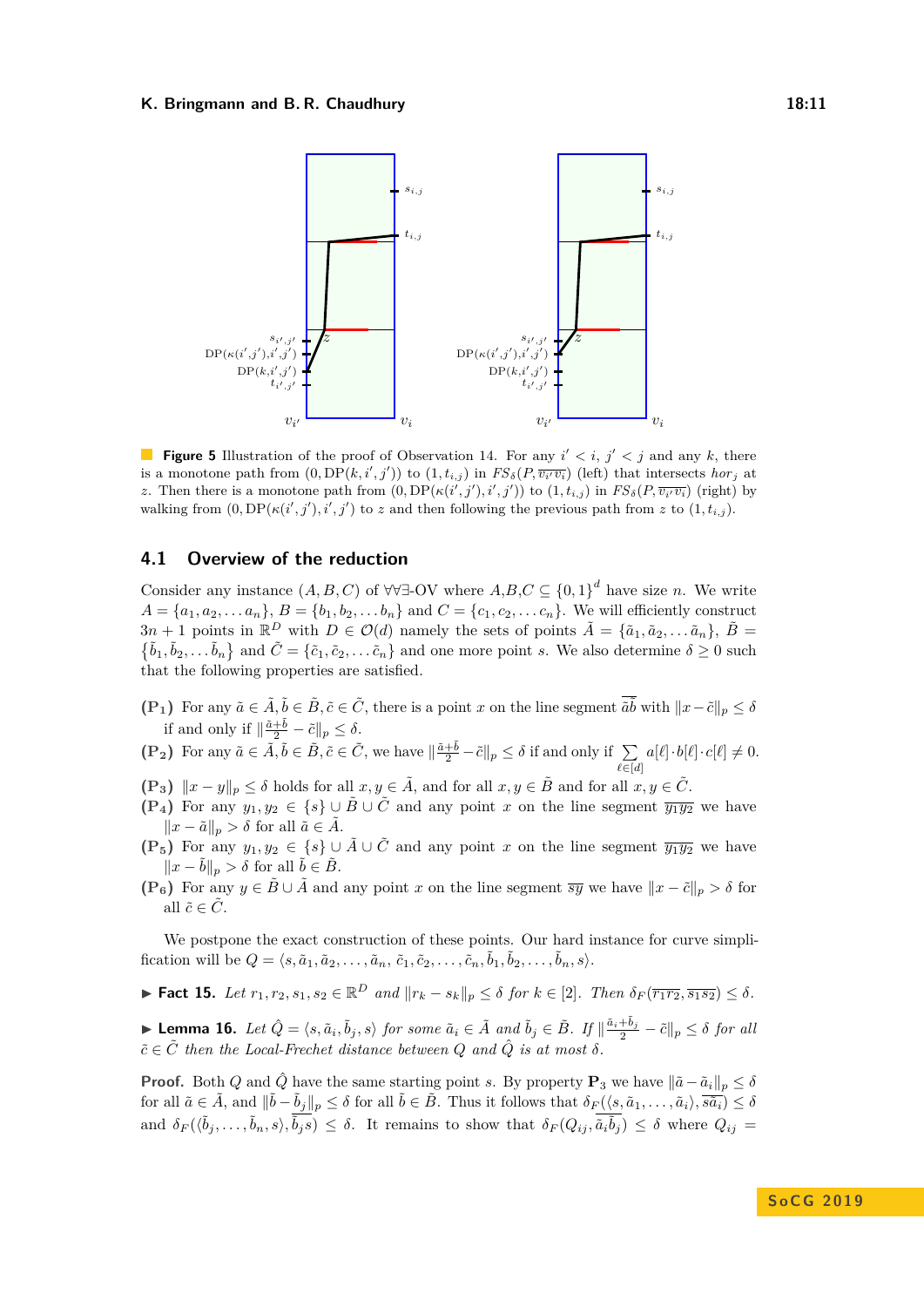#### **18:12 Polyline Simplification has Cubic Complexity**

 $\langle \tilde{a}_i,\ldots,\tilde{a}_n,\tilde{c}_1,\ldots,\tilde{c}_n,\tilde{b}_1,\ldots,\tilde{b}_j\rangle$ . To this end first note that both  $Q_{ij}$  and  $\overline{\tilde{a}_i\tilde{b}_j}$  have the same endpoints. We outline monotone walks within distance  $\delta$  on both  $Q_{ij}$  and  $\overline{\tilde{a}_i \tilde{b}_j}$ .

- (1) Walk on  $Q_{ij}$  from  $\tilde{a}_i$  to  $\tilde{a}_n$  and remain at  $\tilde{a}_i$  on  $\overline{\tilde{a}_i \tilde{b}_j}$ . (by Property  $P_3$ )
- (2) Walk uniformly on both polylines, up to  $\frac{\tilde{a}_i + \tilde{b}_j}{2}$  on  $\overline{\tilde{a}_i \tilde{b}_j}$  and up to  $\tilde{c}_1$  on  $Q_{ij}$ . (by Fact [15\)](#page-10-1)
- (3) Walk on  $Q_{ij}$  from  $\tilde{c}_1$  to  $\tilde{c}_n$  and remain at  $\frac{\tilde{a}_i + \tilde{b}_j}{2}$  on  $\overline{\tilde{a}_i \tilde{b}_j}$ . (by assumption)
- (4) Walk uniformly on both curves up to  $\tilde{b}_j$  on  $\tilde{a}_i \tilde{b}_j$  and up to  $\tilde{b}_1$  on  $Q_{ij}$ . (by Fact [15\)](#page-10-1)
- (5) Walk on  $Q_{ij}$  until  $\tilde{b}_j$  and remain at  $\tilde{b}_j$  on  $\overline{\tilde{a}_1 \tilde{b}_j}$ . (by Property  $P_3$ )

Observe that property  $P_3$  implies that there is a simplification of size five namely  $\hat{Q} = \langle s, \tilde{a}, \tilde{c}, \tilde{b}, s \rangle$  for any  $\tilde{a} \in \tilde{A}, \tilde{b} \in \tilde{B}$ , and  $\tilde{c} \in \tilde{C}$ , such that the distance between  $\hat{Q}$  and  $Q$ is at most  $\delta$  under all three distance measures. We now show that a smaller simplification is only possible if there exist *a* ∈ *A*, *b* ∈ *B* such that for all *c* ∈ *C* we have  $\sum$  $\ell \in [d]$  $a[\ell] \cdot b[\ell] \cdot c[\ell] \neq 0.$ 

<span id="page-11-0"></span> $\triangleright$  **Lemma 17.** Let  $\hat{Q}$  be a simplification of the polyline  $Q$  of size 4. Then the following *statements are equivalent*:

- **(1)** *The Global-Fréchet distance between*  $Q$  *and*  $\hat{Q}$  *is at most*  $\delta$ *.*
- **(2)** *The Local-Fréchet distance between*  $Q$  *and*  $\hat{Q}$  *is at most*  $\delta$ *.*
- **(3)** *The Local-Hausdorff distance between*  $Q$  *and*  $\hat{Q}$  *is at most*  $\delta$ *.*
- (4) There exists  $\tilde{a} \in \tilde{A}$ ,  $\tilde{b} \in \tilde{B}$ , such that  $\hat{Q} = \langle s, \tilde{a}, \tilde{b}, s \rangle$  and  $\|\tilde{\frac{a+\tilde{b}}{2}} \tilde{c}\|_p \leq \delta$  for every  $\tilde{c} \in \tilde{C}$ .
- **(5)** *There exist*  $a \in A$ ,  $b \in B$  *such that for all*  $c \in C$  *we have*  $\sum$  $\ell \in [d]$  $a[\ell] \cdot b[\ell] \cdot c[\ell] \neq 0.$

A detailed proof can be found in the full version of this paper. Assuming that we can determine *Q* and  $\delta$  in  $\mathcal{O}(nd)$  time, the above lemma directly yields the following theorem.

**► Theorem 18.** For any  $\varepsilon > 0$ , there is no  $\mathcal{O}(n^{3-\varepsilon} \text{poly}(d))$  algorithm for Global-Fréchet, *Local-Fréchet and Local-Hausdorff simplification over*  $(\mathbb{R}^d, \|\|_p)$  *for any*  $p \in [1, \infty)$ *,*  $p \neq 2$ *, unless* ∀∀∃-OV *Hypothesis fails. This holds even for the problem of deciding whether the optimal simplification has size*  $\leq 4$  *or*  $> 5$ *.* 

**Proof.** given an instance *A*,*B*,*C* of  $\forall \forall \exists$ -OV, we can construct the curve *Q* and *δ* in time  $\mathcal{O}(nd)$ . By Lemma [17,](#page-11-0) the simplification problem on  $(Q, \delta)$  is equivalent to  $\forall \forall \exists$ -OV on *A*,*B*,*C*. Thus, any  $\mathcal{O}(n^{3-\epsilon} \text{poly}(d))$  time algorithm for the curve simplification problem would yield an  $\mathcal{O}(n^{3-\epsilon} \text{poly}(d))$  time algorithm for  $\forall \forall \exists$ -OV.

It remains to construct the point *s*, the sets  $\tilde{A}$ ,  $\tilde{B}$  and  $\tilde{C}$  and  $\delta$ . We first introduce some notation. For vectors *x* and *y* and  $\alpha \in \left[-\frac{1}{2}, \frac{1}{2}\right]$ , we define  $P_{xy}(\alpha)$  as  $\left(\frac{1}{2} - \alpha\right)x + \left(\frac{1}{2} + \alpha\right)y$ . Moreover let  $u_i \in \mathbb{R}^d$ . We write  $v = \begin{bmatrix} u_1 u_2 \dots u_m \end{bmatrix}$  for the vector  $v \in \mathbb{R}^{md}$  with  $v[(j-1)d+k] =$  $u_i[k]$  for any  $j \in [m]$  and  $k \in [d]$ .

<span id="page-11-2"></span>▶ **Fact 19.** Let  $u_1, u_2, \ldots, u_m \in \mathbb{R}^d$  and  $v = [u_1u_2 \ldots u_m]$ . Then we have  $||v||_p^p = \sum$  $\sum_{i \in [m]} ||u_i||_p^p.$ 

## **4.2 Cordinate gadgets**

<span id="page-11-1"></span>In this section, our aim is to construct points  $\mathbf{A}_i$ ,  $\mathbf{B}_i$ ,  $\mathbf{C}_i$  for  $i \in \{0,1\}$  such that the distance  $\|\mathbf{C}_i - P_{\mathbf{A}_j \mathbf{B}_k}(0)\|_p$  only depends on whether the bits *i, j, k* ∈ {0, 1} seen as cordinates of vectors are orthogonal. In other words, the points  $A_i$ ,  $B_i$ ,  $C_i$  form a *cordinate gadget*. Formally we will prove the following lemma,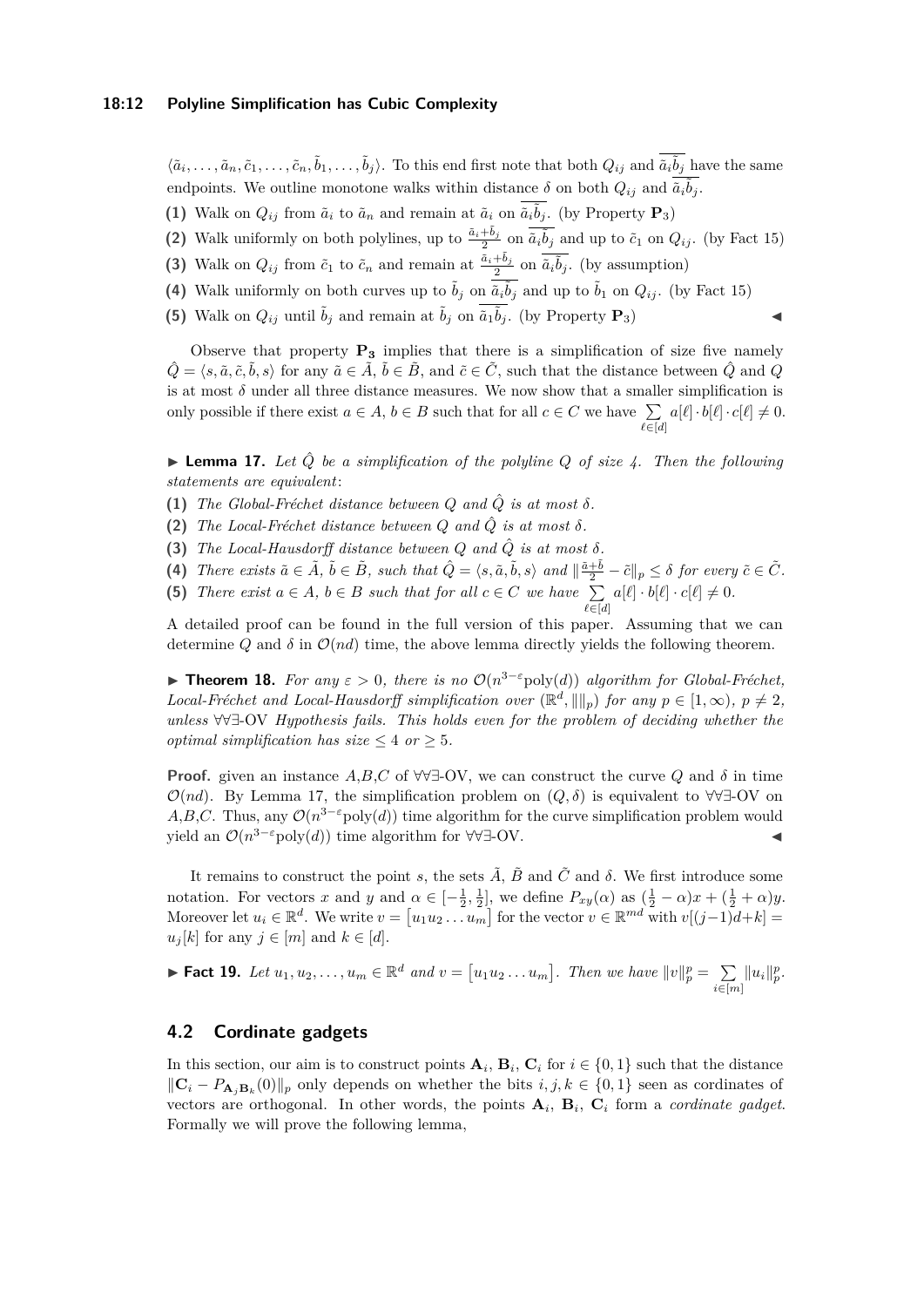#### **K. Bringmann and B. R. Chaudhury 18:13 18:13**

 $\blacktriangleright$  **Lemma 20.** *For any*  $p \neq 2$ 

$$
\|\mathbf{C}_i - P_{\mathbf{A}_j \mathbf{B}_k}(0)\|_p^p = \begin{cases} \beta_1 & \text{if } i = 1, j = 1, k = 1 \\ \beta_2 & \text{otherwise} \end{cases}
$$

*where*  $\beta_1 < \beta_2$ *.* 

In Section [4.3](#page-13-0) we will use this lemma to construct the final point sets . Let  $\theta_1$ ,  $\theta_2$ ,  $\theta_3$ ,  $\theta_4$ and  $\theta_5$  be positive constants. We construct the points  $\mathbf{A}_1, \mathbf{B}_1, \mathbf{C}_1$  and  $\mathbf{A}_0, \mathbf{B}_0, \mathbf{C}_0$  in  $\mathbb{R}^9$ .

$$
\mathbf{A}_0 = \begin{bmatrix} -\theta_1, & 0, & -\theta_2, & 0, & \theta_3, & 2\theta_3, & \theta_4, & -2\theta_4, & 0 \end{bmatrix}
$$
  
\n
$$
\mathbf{A}_1 = \begin{bmatrix} \theta_1, & 2\theta_1, & \theta_2, & -2\theta_2, & -\theta_3, & 0, & -\theta_4, & 0, & 0 \end{bmatrix}
$$
  
\n
$$
\mathbf{B}_0 = \begin{bmatrix} -\theta_1, & 0, & \theta_2, & 2\theta_2, & \theta_3, & -2\theta_3, & -\theta_4, & 0, & 0 \end{bmatrix}
$$
  
\n
$$
\mathbf{B}_1 = \begin{bmatrix} \theta_1, & -2\theta_1, & -\theta_2, & 0, & -\theta_3, & 0, & \theta_4, & 2\theta_4, & 0 \end{bmatrix}
$$
  
\n
$$
\mathbf{C}_0 = \begin{bmatrix} 0, & 0, & 0, & 0, & 0, & 0, & 0, & 0, & \theta_5 \end{bmatrix}
$$
  
\n
$$
\mathbf{C}_1 = \begin{bmatrix} -\theta_1, & 0, & -\theta_2, & 0, & -\theta_3, & 0, & -\theta_4, & 0, & 0 \end{bmatrix}
$$

From these points we can compute the points  $P_{\mathbf{A}_i \mathbf{B}_j}(0)$  for all  $i, j \in \{0, 1\}$ .

| $P_{\mathbf{A}_0\mathbf{B}_0}(0) = \begin{bmatrix} -\theta_1, & 0, & 0, & \theta_2, & \theta_3, & 0, & -\theta_4, & 0 \end{bmatrix}$       |  |  |  |  |  |
|--------------------------------------------------------------------------------------------------------------------------------------------|--|--|--|--|--|
| $P_{\mathbf{A}_1\mathbf{B}_0}(0) = \begin{bmatrix} 0, & \theta_1, & \theta_2, & 0, & 0, & -\theta_3, & -\theta_4, & 0, & 0 \end{bmatrix}$  |  |  |  |  |  |
| $P_{\mathbf{A}_1 \mathbf{B}_1}(0) = \begin{bmatrix} \theta_1, & 0, & 0, & -\theta_2, & -\theta_3, & 0, & 0, & \theta_4, & 0 \end{bmatrix}$ |  |  |  |  |  |
| $P_{\mathbf{A}_0 \mathbf{B}_1}(0) = \begin{bmatrix} 0, & -\theta_1, & -\theta_2, & 0, & 0, & \theta_3, & \theta_4, & 0, & 0 \end{bmatrix}$ |  |  |  |  |  |

Observe that  $\|\mathbf{C}_0 - P_{\mathbf{A}_i \mathbf{B}_j}(0)\|_p^p = \sum_{\alpha}$ *r*∈[5]  $\theta_r^p$  for all  $i, j \in \{0, 1\}$ . Thus all the points  $P_{\mathbf{A}_i \mathbf{B}_j(0)}$ are equidistant from  $C_0$  irrespective of the exact values of  $\theta_r$  for  $r \in [5]$ . Note that when  $\theta_r = \theta$  for all  $r \in [5]$ , then  $\|\mathbf{C}_1 - P_{\mathbf{A}_i \mathbf{B}_j}(0)\|_p^p = 4\theta^p + 2^p \theta^p$  for all  $i, j \in \{0, 1\}$ . Thus all the points  $P_{\mathbf{A}_i \mathbf{B}_j}(0)$  are equidistant from  $\mathbf{C}_1$  when all the  $\theta_r$  are the same. We now determine  $\theta_r$  for  $r \in [5]$  such that all but one point in  $\{P_{\mathbf{A}_i \mathbf{B}_j}(0) | i, j \in \{0, 1\}\}$  are equidistant and far from **C**1. More precisely,

$$
\|\mathbf{C}_1 - P_{\mathbf{A}_i \mathbf{B}_j}(0)\|_p^p = \begin{cases} \beta_1 & \text{if } i = 1, j = 1 \\ \beta_2 & \text{otherwise} \end{cases}
$$

and  $\beta_1 < \beta_2$ . We first quantify the distances from  $\{C_0, C_1\}$  to each of the points in  $\{P_{\mathbf{A}_j\mathbf{B}_k}(0) \mid j, k \in \{0,1\}\}.$ 

<span id="page-12-0"></span>▶ **Lemma 21.** *We have* 

$$
\label{eq:2} \|\mathbf{C}_i - P_{\mathbf{A}_j\mathbf{B}_k}(0)\|_p^p = \left\{ \begin{array}{ll} \sum_{r \in [5]} \theta_r^p & \textit{if } i = 0 \\ 2\theta_2^p + 2^p \theta_3^p + 2\theta_4^p & \textit{if } i = 1, j = 0, k = 0 \\ 2\theta_1^p + 2^p \theta_2^p + 2\theta_3^p & \textit{if } i = 1, j = 1, k = 0 \\ 2\theta_1^p + 2\theta_3^p + 2^p \theta_4^p & \textit{if } i = 1, j = 0, k = 1 \\ 2^p \theta_1^p + 2\theta_2^p + 2\theta_4^p & \textit{if } i = 1, j = 1, k = 1 \end{array} \right.
$$

We set the values of  $\theta_r$  for  $r \in [5]$  depending on p. When  $1 \leq p < 2$  we set

$$
\theta_1 = (2^{p-1}-1)^{\frac{1}{p}}, \theta_2 = 0, \theta_3 = 1, \theta_4 = 0, \theta_5 = 2^{\frac{p-1}{p}}
$$

<span id="page-12-1"></span>Substituting these values of  $\theta_r$  for all  $r \in [5]$  in Lemma [21](#page-12-0) we make the following observation.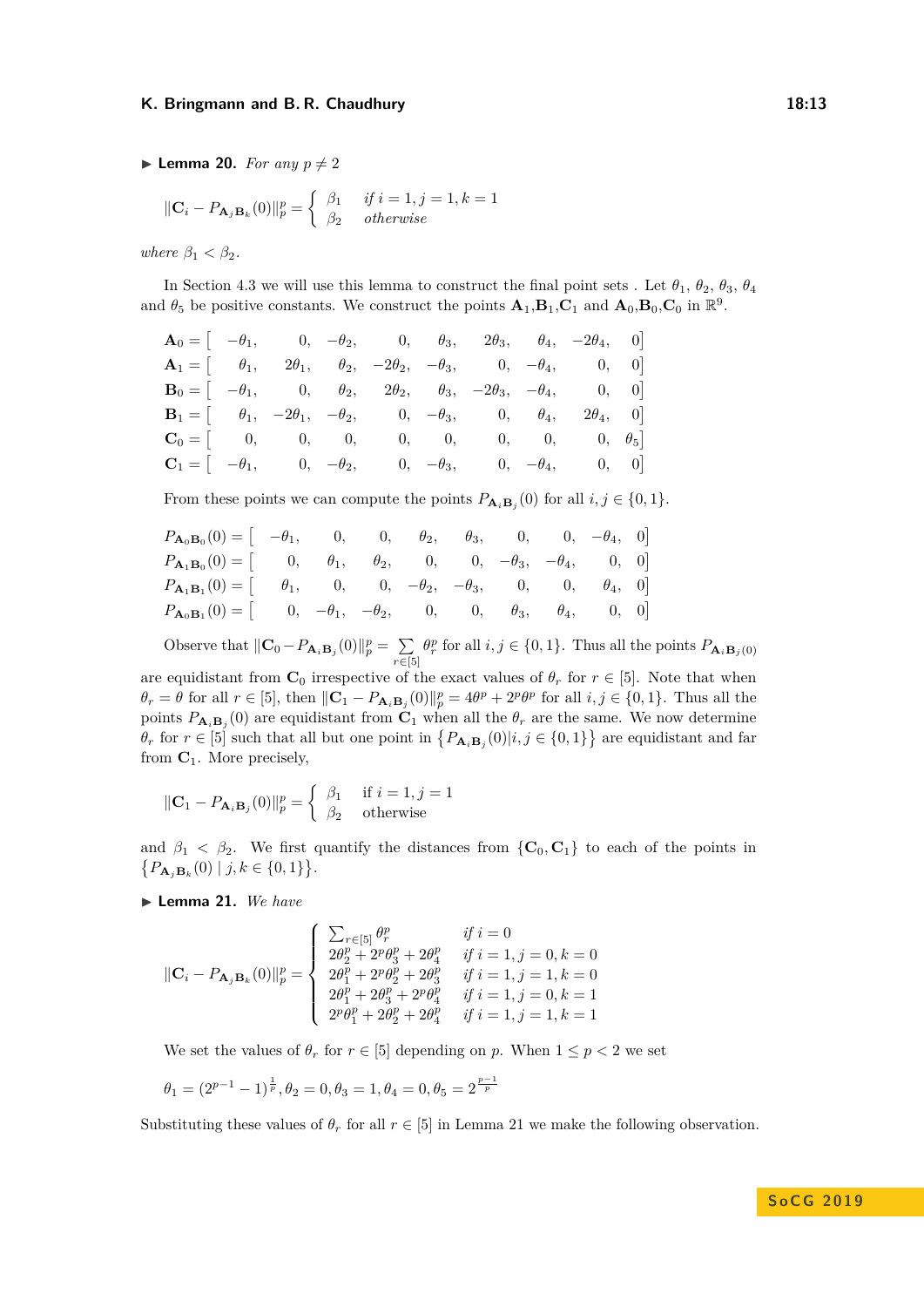#### **18:14 Polyline Simplification has Cubic Complexity**

▶ Observation 22. *When*  $1 \leq p < 2$ *, then* 

$$
\|\mathbf{C}_{i} - P_{\mathbf{A}_{j} \mathbf{B}_{k}}(0)\|_{p}^{p} = \begin{cases} 2^{p}(2^{p-1} - 1) & \text{if } i = 1, j = 1, k = 1\\ 2^{p} & \text{otherwise} \end{cases}
$$

In case  $p > 2$ . Then we set

$$
\theta_1 = 0, \theta_2 = (2^p - 2)^{\frac{1}{p}}, \theta_3 = (2^p - 4)^{\frac{1}{p}}, \theta_4 = (2^p - 2)^{\frac{1}{p}}, \theta_5 = (2^{2p} - 3 \cdot 2^p)^{\frac{1}{p}}
$$

<span id="page-13-1"></span>Substituting these values of  $\theta_r$  for all  $r \in [5]$  in Lemma [21](#page-12-0) we make the following observation.

 $\triangleright$  **Observation 23.** *When*  $p > 2$ *, then* 

$$
\|\mathbf{C}_{i} - P_{\mathbf{A}_{j} \mathbf{B}_{k}}(0)\|_{p}^{p} = \begin{cases} 2^{p+2} - 8 & \text{if } i = 1, j = 1, k = 1 \\ 2^{2p} - 8 & \text{otherwise} \end{cases}
$$

Combining Observations [22](#page-12-1) and [23](#page-13-1) we arrive at Lemma [20.](#page-11-1)

## <span id="page-13-0"></span>**4.3 Vector gadgets**

For every  $a \in A$ ,  $b \in B$  and  $c \in C$  we introduce vectors  $a', b', c'$  and  $a''b'', c''$  and then concatenate the respective vectors to form  $\tilde{a}$ ,  $\tilde{b}$  and  $\tilde{c}$  respectively. Intuitively  $a', b', c'$  help us to ensure properties  $P_1$  and  $P_2$ , while  $a'', b'', c''$  help us ensure the other properties.

# **4.3.1** The vectors  $a'$ ,  $b'$ ,  $c'$ , and  $s'$

We construct the vector *s'* and the vectors  $a'$ ,  $b'$  and  $c'$  for every  $a \in A$ ,  $b \in B$  and  $c \in C$ respectively, in  $\mathbb{R}^{9d}$  as follows:

$$
a' = \begin{bmatrix} \mathbf{A}_{a[1]}, \mathbf{A}_{a[2]}, \dots \mathbf{A}_{a[d]} \end{bmatrix} \qquad b' = \begin{bmatrix} \mathbf{B}_{b[1]}, \mathbf{B}_{b[2]}, \dots \mathbf{B}_{b[d]} \end{bmatrix}
$$
  

$$
c' = \begin{bmatrix} \mathbf{C}_{c[1]}, \mathbf{C}_{c[2]}, \dots \mathbf{C}_{c[d]} \end{bmatrix} \qquad s' = \begin{bmatrix} 0, 0, \dots, 0 \end{bmatrix}
$$

We also define the sets  $A' = \{a' \mid a \in A\}$ ,  $B' = \{b' \mid b \in B\}$  and  $C' = \{c' \mid c \in C\}$ . We now make a technical observation about the vectors in  $A', B'$ , and  $C'$ , that will be useful later. We set  $\eta_1 = \max_{i \in [5]} \theta_i$ .

► Observation 24. *For any*  $x, y \in A' \cup B' \cup C'$ , we have  $||x - y||_p \le \eta_2$  where  $\eta_2$ : = 36 $d\eta_1$ .

**Proof Sketch.** Note that the absolute value of every cordinate of the vectors  $a'$ ,  $b'$ , and  $c'$ , is bounded by  $2\eta_1$  (Since every cordinate is of the form  $\pm\theta_r$  or  $\pm 2\theta_r$  or 0). Combined with the fact that the total number of cordinates is  $9d$ , this immediately implies the observation.

Note that  $a \in A$ ,  $b \in B$  and  $c \in C$  are non orthogonal if and only if  $\#_{111}^{c,a,b} > 0$  where  $\#_{111}^{c,a,b} = |\{i \mid i \in [d], a[i] = b[i] = c[i] = 1\}|$ . The following lemma shows a connection between non-orthogonality and small distance  $||c' - P_{a'b'}(0)||_p$ .

<span id="page-13-2"></span>► Lemma 25. For any  $a \in A$ ,  $b \in B$  and  $c \in C$ ,  $||c' - P_{a'b'}(0)||_p^p = d\beta_2 - (\beta_2 - \beta_1) \#_{111}^{c,a,b}$ .

**Proof.** By Observation [19](#page-11-2) we have

$$
||c' - P_{a'b'}(0)||_p^p = \sum_{\ell \in [d]} ||C_{c[\ell]} - P_{\mathbf{A}_{a[\ell]} \mathbf{B}_{b[\ell]}}(0)||_p^p
$$
  
=  $\beta_2(d - \#_{111}^{c,a,b}) + \beta_1 \#_{111}^{c,a,b}$  (by Lemma 20)  
=  $d\beta_2 - (\beta_2 - \beta_1) \#_{111}^{c,a,b}$ .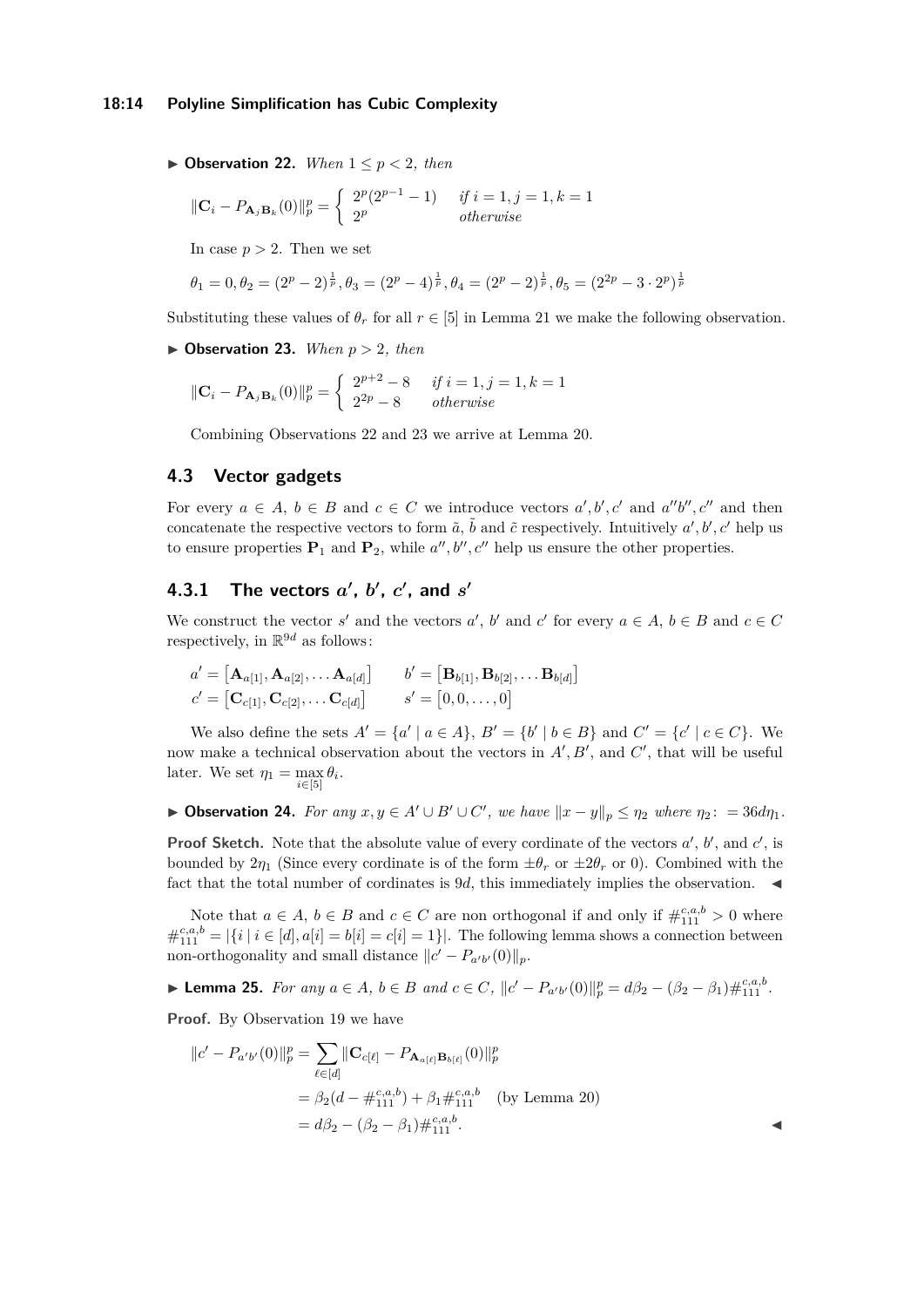#### K. Bringmann and B. R. Chaudhury **18:15**

# **4.3.2** The vectors  $a'', b'', c'',$  and  $s''$

We construct the vector *s*<sup>"</sup> and the vectors  $a''$ ,  $b''$ , and  $c''$  for every  $a \in A$ ,  $b \in B$ , and  $c \in C$ , respectively, in  $\mathbb{R}^3$  as follows:

$$
a'' = [\gamma_1, 0, 0]
$$
  $b'' = [\gamma_1, \gamma_2, 0]$   $c'' = [0, \frac{\gamma_2}{2}, 0]$   $s'' = [0, \frac{\gamma_2}{2}, \gamma_2]$ 

where  $\gamma_1$ ,  $\gamma_2$  are positive constants. We are now ready to define the final points of our construction, *s* and  $\tilde{a}$ ,  $\tilde{b}$  and  $\tilde{c}$  for any  $a \in A$ ,  $b \in B$  and  $c \in C$ , respectively.

$$
\tilde{a} = [a', a''] \quad \tilde{b} = [b', b''] \quad \tilde{c} = [c', c''] \quad s = [s', s'']
$$

We set

$$
\gamma_1 = \eta_1, \, \delta = (\gamma_1^p + d\beta_2 - (\beta_2 - \beta_1))^{\frac{1}{p}}, \, \gamma_2 = \max\left(4\delta, \eta_2 \left(1 + \frac{(\gamma_1^p + d\beta_2)^{\frac{1}{p}}}{(\gamma_1^p + d\beta_2)^{\frac{1}{p}} - \delta}\right)\right)
$$

Note that we have constructed the point sets  $\tilde{A}$ ,  $\tilde{B}$ ,  $\tilde{C}$ , and the point *s* and determined *δ* in total time O(*nd*). Therefore now it suffices to show that our point set and *δ* satisfy the properties  $P_1$ ,  $P_2$ ,  $P_3$ ,  $P_4$ ,  $P_5$ , and  $P_6$ . To this end, we first show how the distance  $\|\tilde{c} - P_{\tilde{a}\tilde{b}}(\alpha)\|_p$  is related with  $\#_{111}^{c,a,b}$  (the non-orthogonality of the vectors *a*,*b*, and *c*).

<span id="page-14-5"></span>▶ **Lemma 26.** *For any*  $a \in A$ ,  $b \in B$  *and*  $c \in C$  *we have,* 

- $\|\tilde{c} P_{\tilde{a}\tilde{b}}(0)\|_p^p = \gamma_1^p + \beta_2 d (\beta_2 \beta_1) \#_{111}^{c,a,b}.$
- $If \#_{111}^{c,a,b} = 0 \ then \ \|\tilde{c} P_{\tilde{a}\tilde{b}}(\alpha)\|_p^p > \delta \ for \ all \ \alpha \in [-\frac{1}{2},\frac{1}{2}].$

**Proof Sketch.** Note that  $\|\tilde{c} - P_{\tilde{a}\tilde{b}}(0)\|_p = \|c' - P_{a'b'}(0)\|_p + \|c'' - P_{a'b''}(0)\|_p$ . Using Lemma [25](#page-13-2) and substituting vectors  $a'', b''$  and  $c''$  we arrive at  $\|\tilde{c} - P_{\tilde{a}\tilde{b}}(0)\|_p^p = \gamma_1^p + \beta_2 d - (\beta_2 - \beta_1) \#_{111}^{c, a, b}$ . Since we choose our  $\gamma_2$  to be sufficiently large the closest point on the line-segment  $\overline{\tilde{a}\tilde{b}}$  to  $\tilde{c}$  is sufficiently near  $P_{\tilde{a}\tilde{b}}(0)$ . Thus when  $\#_{111}^{c,a,b} = 0$ , we have  $\|\tilde{c} - P_{\tilde{a}\tilde{b}}(0)\|_p^p = \gamma_1^p + \beta_2 d > \delta$  and no point sufficiently near  $P_{\tilde{a}\tilde{b}}(0)$  has distance smaller than  $\delta$  to  $\tilde{c}$ .

We now show that the properties  $P_1$  and  $P_2$  hold. The first result of Lemma [26](#page-14-5) implies that for any  $a \in A$ ,  $b \in B$  and  $c \in C$  we have  $\|\tilde{c} - P_{\tilde{a}\tilde{b}}(0)\|_p \leq \delta$  if and only if  $\#_{111}^{c,a,b} \geq 1$ , or equivalently if  $\sum_{\ell \in [d]} a[\ell] \cdot b[\ell] \cdot c[\ell] \neq 0$ . By the second result of Lemma [26,](#page-14-5) it follows that for any  $\alpha \in [-\frac{1}{2}, \frac{1}{2}]$  if  $\|\tilde{c} - P_{\tilde{a}\tilde{b}}(\alpha)\|_{p}^{p} \leq \delta$ , then  $\#_{111}^{c,a,b} = 0$  which implies  $\|\tilde{c} - P_{\tilde{a}\tilde{b}}(0)\|_{p}^{p} \leq \delta$ . The remaining properties are guaranteed primarily by the component vectors  $a''$ ,  $b''$  and  $c''$ of  $\tilde{a}$ ,  $\tilde{b}$  and  $\tilde{c}$ , and the detailed proof is in the full version of the paper.

#### **References**

- <span id="page-14-2"></span>**1** Mohammad Ali Abam, Mark de Berg, Peter Hachenberger, and Alireza Zarei. Streaming Algorithms for Line Simplification. *Discrete & Computational Geometry*, 43(3):497–515, 2010.
- <span id="page-14-0"></span>**2** Amir Abboud, Virginia Vassilevska Williams, and Joshua R. Wang. Approximation and Fixed Parameter Subquadratic Algorithms for Radius and Diameter in Sparse Graphs. In *SODA*, pages 377–391. SIAM, 2016.
- <span id="page-14-1"></span>**3** Pankaj K. Agarwal, Sariel Har-Peled, Nabil H. Mustafa, and Yusu Wang. Near-Linear Time Approximation Algorithms for Curve Simplification. *Algorithmica*, 42(3-4):203–219, 2005.
- <span id="page-14-4"></span>**4** Helmut Alt, Alon Efrat, Günter Rote, and Carola Wenk. Matching planar maps. In *SODA*, pages 589–598. ACM/SIAM, 2003.
- <span id="page-14-3"></span>**5** Helmut Alt and Michael Godau. Computing the Fréchet distance between two polygonal curves. *Internat. J. Comput. Geom. Appl.*, 5(1–2):78–99, 1995.